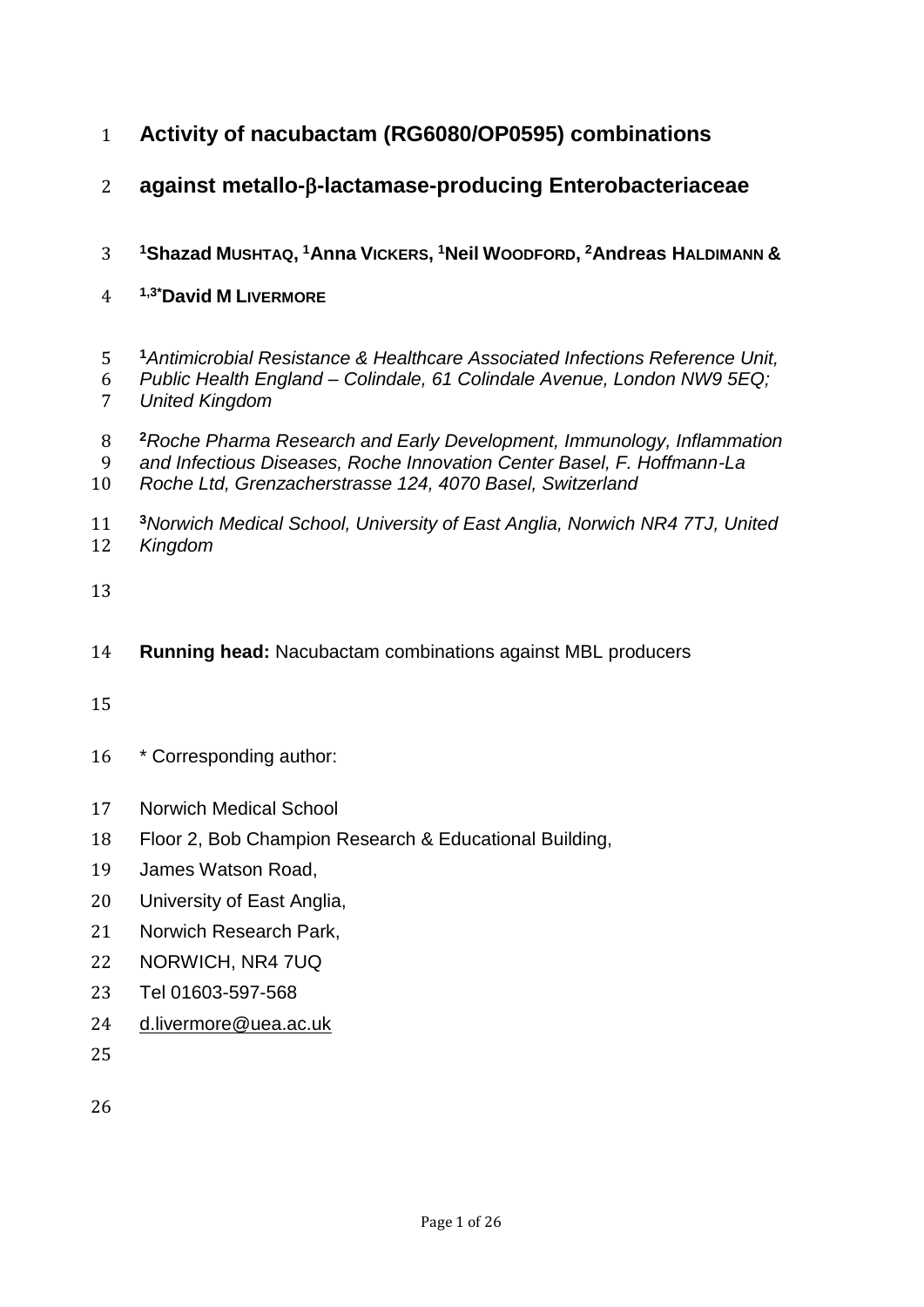**Background.** Diazabicyclooctanes (DBOs) are promising  $\beta$ -lactamase inhibitors. Some, including nacubactam (OP0595/RG6080), also bind PBP2, and have an enhancer effect, allowing activity against Enterobacteriaceae with MBLs, which DBOs do not inhibit. We tested the activity of nacubactam-  $\beta$ -lactam combinations against MBL-producing Enterobacteriaceae. **Materials/Methods.** Test panels comprised: (i) 210 consecutive Enterobacteriaceae with NDM or VIM MBLs, as referred by UK diagnostic laboratories and, (ii) 99 supplementary MBL-producing Enterobacteriaceae, representing less prevalent phenotypes, species and enzymes. MICs were determined by CLSI agar dilution. **Results.** MICs of nacubactam alone were bimodal, clustering at 1-8 mg/L or >32 mg/L: >85% of values for *Escherichia coli* and *Enterobacter* fell into the low-MIC cluster, whereas *Proteeae* were universally resistant and *Klebsiella* divided between the two groups. Depending on the prospective breakpoint (4+4 or 8+4 mg/L), and on whether all isolates were considered or solely the Consecutive panel, meropenem/nacubactam and cefepime/nacubactam inhibited 80.3 to 93.3% of MBL producers, with substantial gains over nacubactam alone. Against the most resistant isolates – comprising 57 organisms with MICs of nacubactam >32 mg/L, cefepime >128 mg/L and meropenem >128 mg/L – cefepime/nacubactam 8+4 mg/L inhibited 63.2% and meropenem/nacubactam 8+4 mg/L inhibited 43.9%. Aztreonam/nacubactam - incorporating an MBL-48 stable  $\beta$ -lactam partner - was almost universally active against the MBL producers and, unlike aztreonam/ avibactam, had an enhancer effect. **Conclusions.** Nacubactam combinations, including those using MBL-labile  $\beta$ -lactams, e.g. meropenem and cefepime, can overcome most MBL-mediated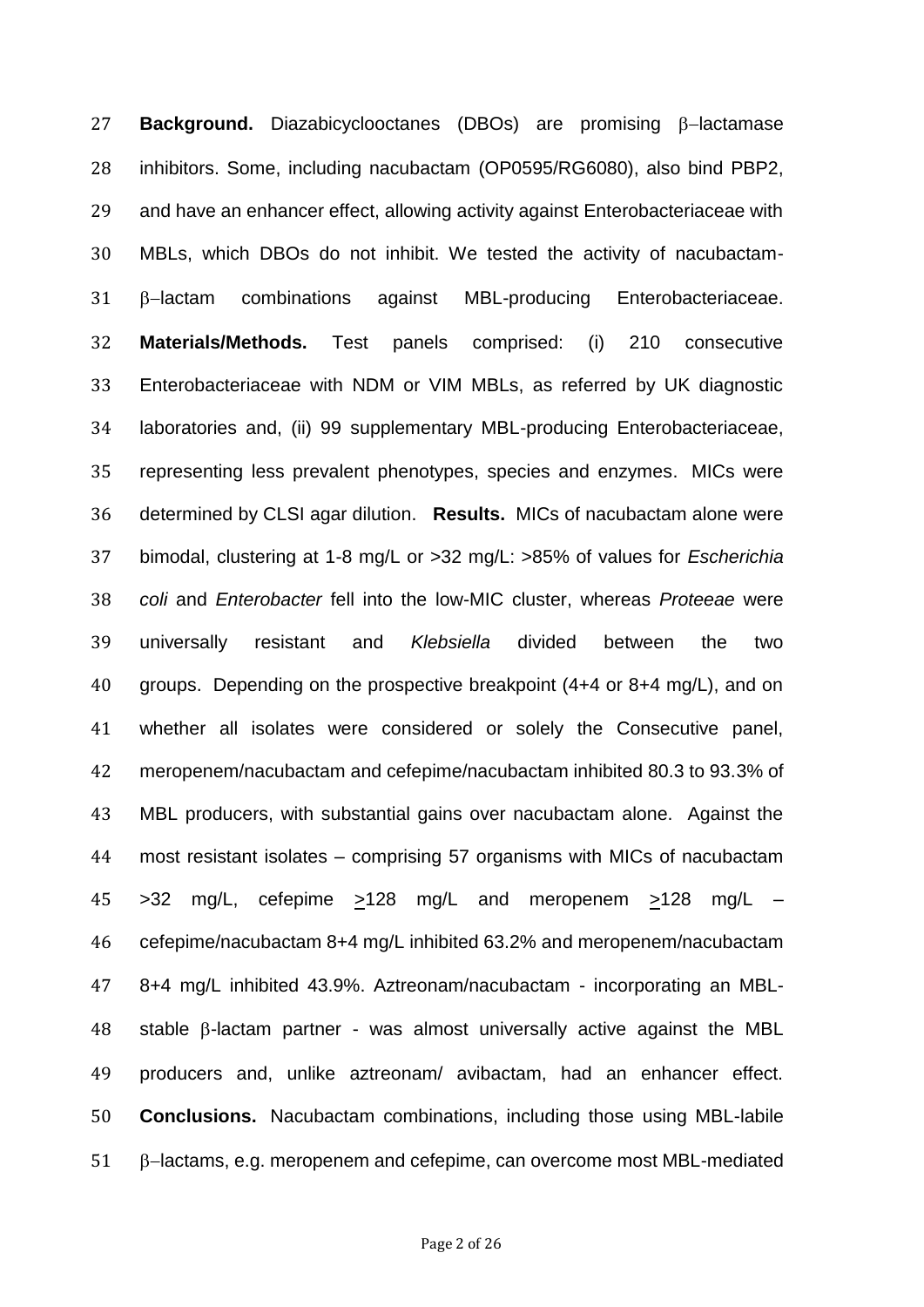- resistance. This behaviour reflects nacubactam's direct antibacterial and
- enhancer activity.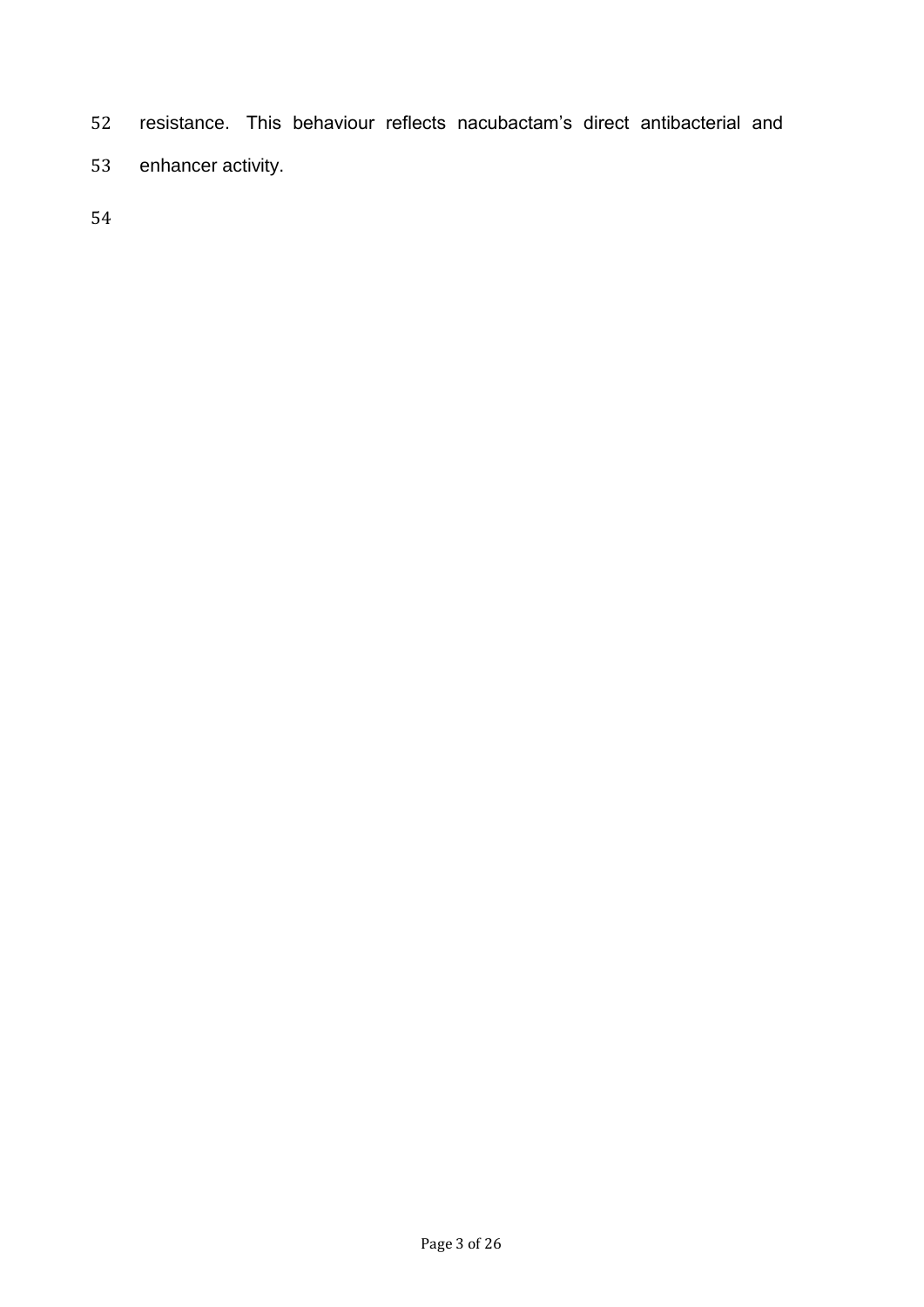#### 55 **Introduction**

56 Diazabicyclooctanes (DBOs) are potent non- $\beta$ -lactam inhibitors of  $\beta$ - $57$  lactamases.<sup>1</sup> Avibactam is the sole analogue so far licensed, partnered with 58 ceftazidime. It is also in Phase III trials combined with aztreonam. Four further 59 DBOs – ETX2514 (Entasis),<sup>2</sup> nacubactam (RG6080/OP0595, Roche, Fedora, 60 Meiji),<sup>3</sup> relebactam (MK-7655, Merck),<sup>4</sup> and zidebactam (WCK5107, 61 Wockhardt)<sup>5</sup> – have progressed into clinical development.

62 DBOs inhibit most or all Class A and C  $\beta$ -lactamases, whilst activity 63 against Class D  $\beta$ -lactamases varies with the particular enzyme and inhibitor.<sup>1-</sup> 64  $-5$  Although DBOs do not inhibit MBLs (Class B  $\beta$ -lactamases), which are an  $65$  expanding problem worldwide<sup>6</sup> this limitation may be overcome in either of two 66 ways. Firstly, as with aztreonam/avibactam, the DBO can be combined with a 67 monobactam, as these are stable to MBLs and need only to be protected from 68 any co-produced ESBL or AmpC enzyme(s).<sup>7,8</sup> Alternatively, several 69 developmental DBOs – notably nacubactam, ETX2514 and zidebactam – have 70 significant affinity for PBP2 of many Gram-negative species.  $3,5,9,10$  This allows 71 them to exert both a direct antibacterial effect and, like mecillinam (which also 72 targets PBP2), an 'enhancer' mechanism, potentiating partner  $\beta$ -lactams that 73 bind to PBP3. This combination of direct and enhancer-based activity means 74 that combinations of MBL-labile  $\beta$ -lactams with nacubactam, ETX2514 or zidebactam can retain activity against MBL-producing Enterobacteriaceae<sup>3,5,9</sup> 76 (also *Pseudomonas aeruginosa* in the case of zidebactam<sup>10</sup>). Although the 77 antibacterial activity of these DBOs is vulnerable to high-frequency mutational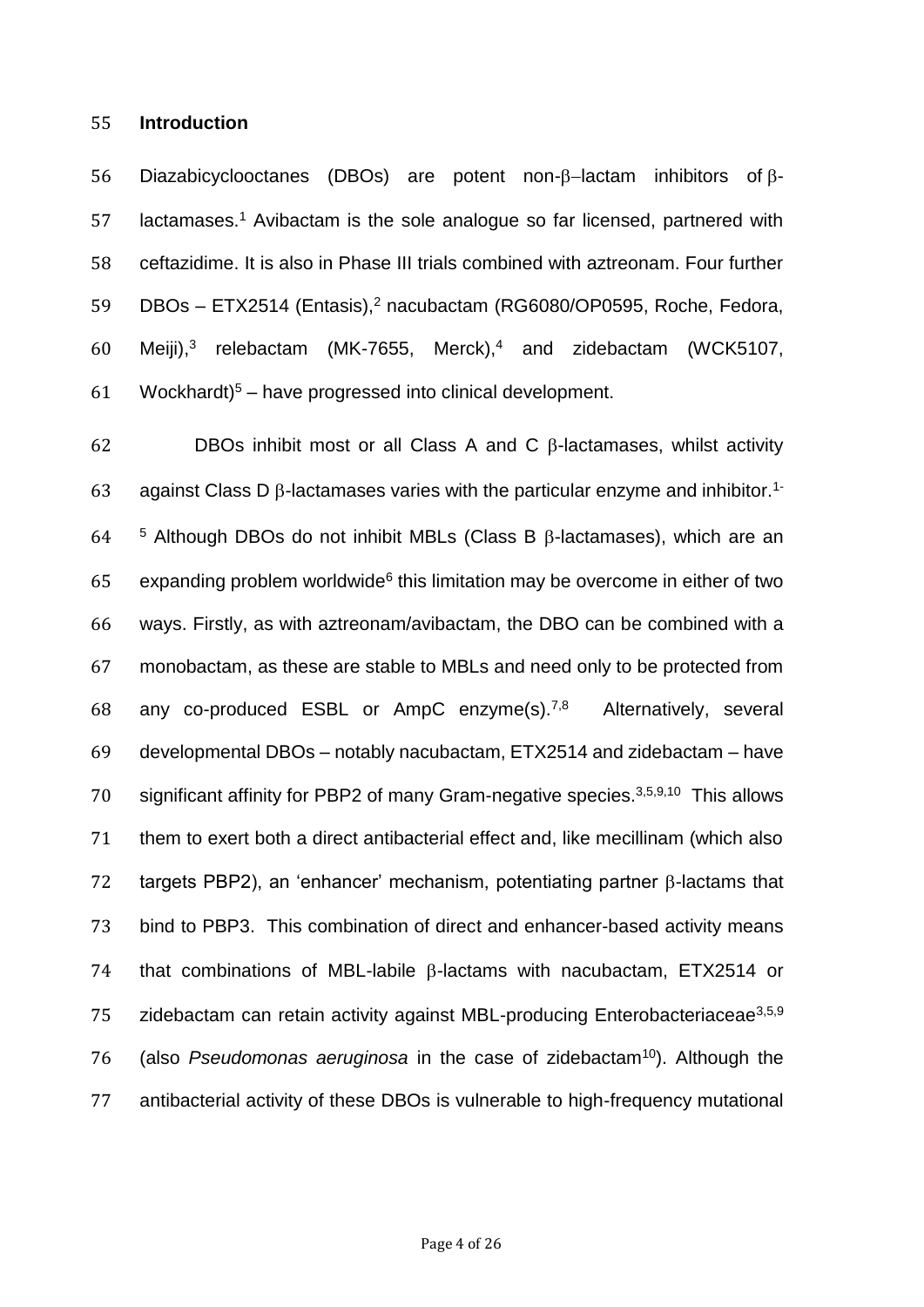resistance the enhancer effect is often retained against DBO-resistant 79 mutants. 3,5,9,11,12

 We assessed the activity of nacubactam combinations against MBL producers by testing against isolates sent to the UK reference laboratory.

## **Materials and methods**

*Isolates*

 Two groups of MBL-producing Enterobacteriaceae were used: the Consecutive and Supplementary Collections. The 'Consecutive' Collection comprised 158 non-duplicate Enterobacteriaceae with NDM MBLs and 52 with VIM MBLs, as consecutively referred to PHE's AMRHAI Reference Unit from UK diagnostic labs from May 2014 to Dec 2015. The 'Supplementary' Collection comprised 99 pre-2014 Enterobacteriaceae selected to add IMP enzymes, and to augment the numbers of under-represented species and aztreonam-susceptible phenotypes. Bacterial species were identified by MALDI-ToF mass 93 spectroscopy, whilst MBL genes were identified by  $PCR<sup>13,14</sup>$  or Illumina-based 94 WGS.<sup>12</sup>

## *Antibiotics*

 Nacubactam was from Roche (Basel, Switzerland); avibactam from TCG Lifesciences (Pune, India); aztreonam and cefepime from Alfa Aesar (Heysham, UK); and meropenem from Sequoia Research Products (Pangbourne, UK).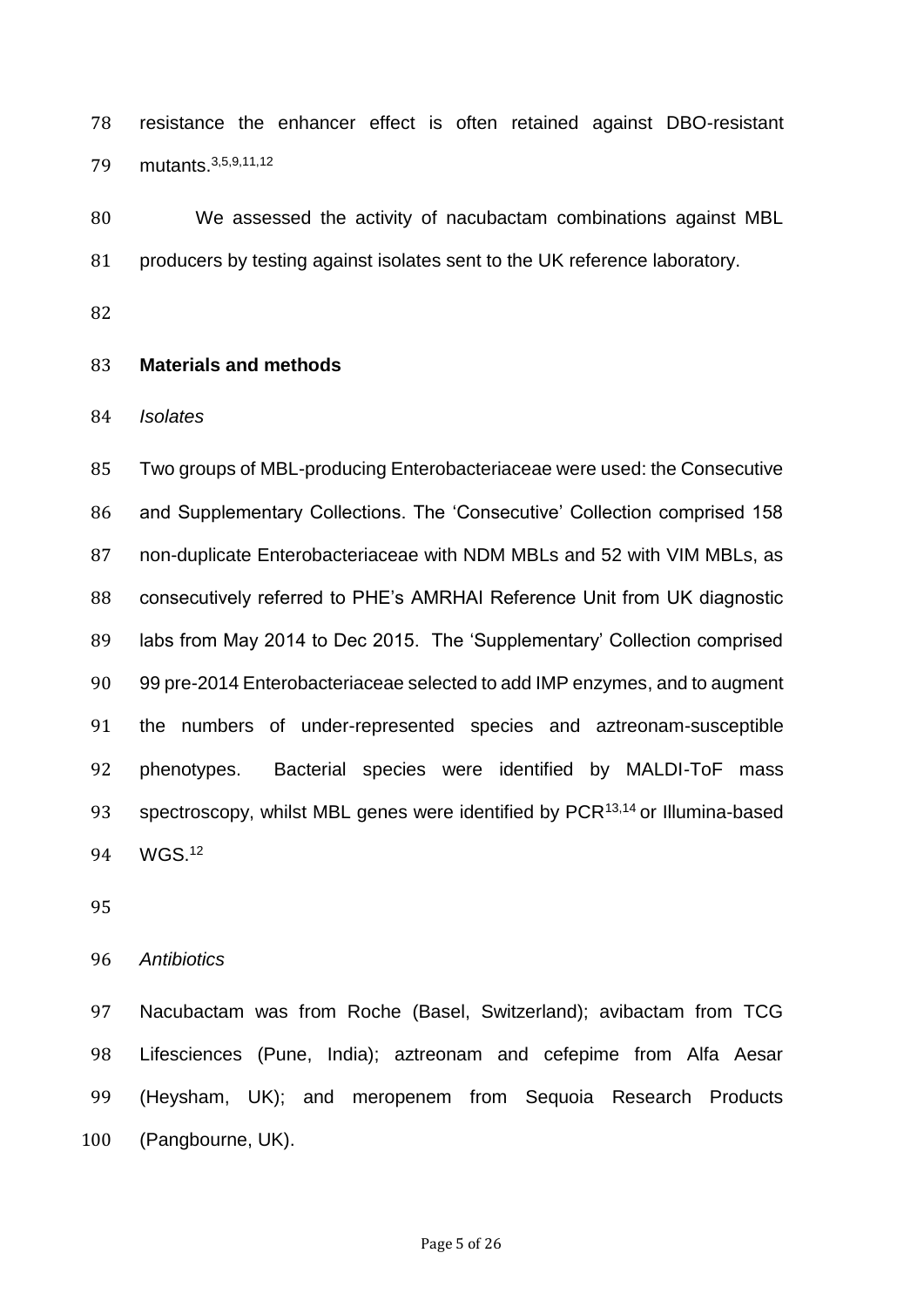#### *Susceptibility testing*

103 MICs were determined by CLSI agar dilution<sup>15</sup> using Mueller-Hinton media from Oxoid/Thermofisher (Basingstoke, UK). When end-points trailed, growth of >4 colonies was counted as significant. Aztreonam, cefepime and meropenem were tested, as doubling dilutions, with nacubactam at 0, 1, 2 and 4 mg/L, or with avibactam at 4 mg/L. 'Synergy' was defined as a >3 doubling dilution 108 reduction in the partner  $\beta$ -lactam MIC in the presence of the DBO.

#### **Results and Discussion**

# *Behaviour of nacubactam alone*

 MIC distributions of nacubactam alone for the Combined Collection (i.e. Consecutive and Supplementary Collections combined, n =309) are shown in Table 1. Values for *Proteeae* were almost all >32 mg/L, whereas those for other genera were bimodal, with peaks at 1-8 and >32 mg/L. MICs for most (>88%) *E. coli* and *Enterobacter* spp*.* fell into the lower peak, with few high values; those for *Klebsiella* spp. were widely scattered and complicated by trailing end points, but mostly fell into the higher peak, with 84/157 values >32 mg/L. MICs of avibactam alone, which was included as a control, were <4 mg/L for just 3/309 isolates (1%), with values >4 mg/L for the remaining 99%.

## *Analysis of the behaviour of nacubactam in combination*

Depicting the MIC distributions for combinations triple-action DBOs (i.e. those

with direct antibacterial and enhancer effects as well as acting as  $\beta$ -lactamase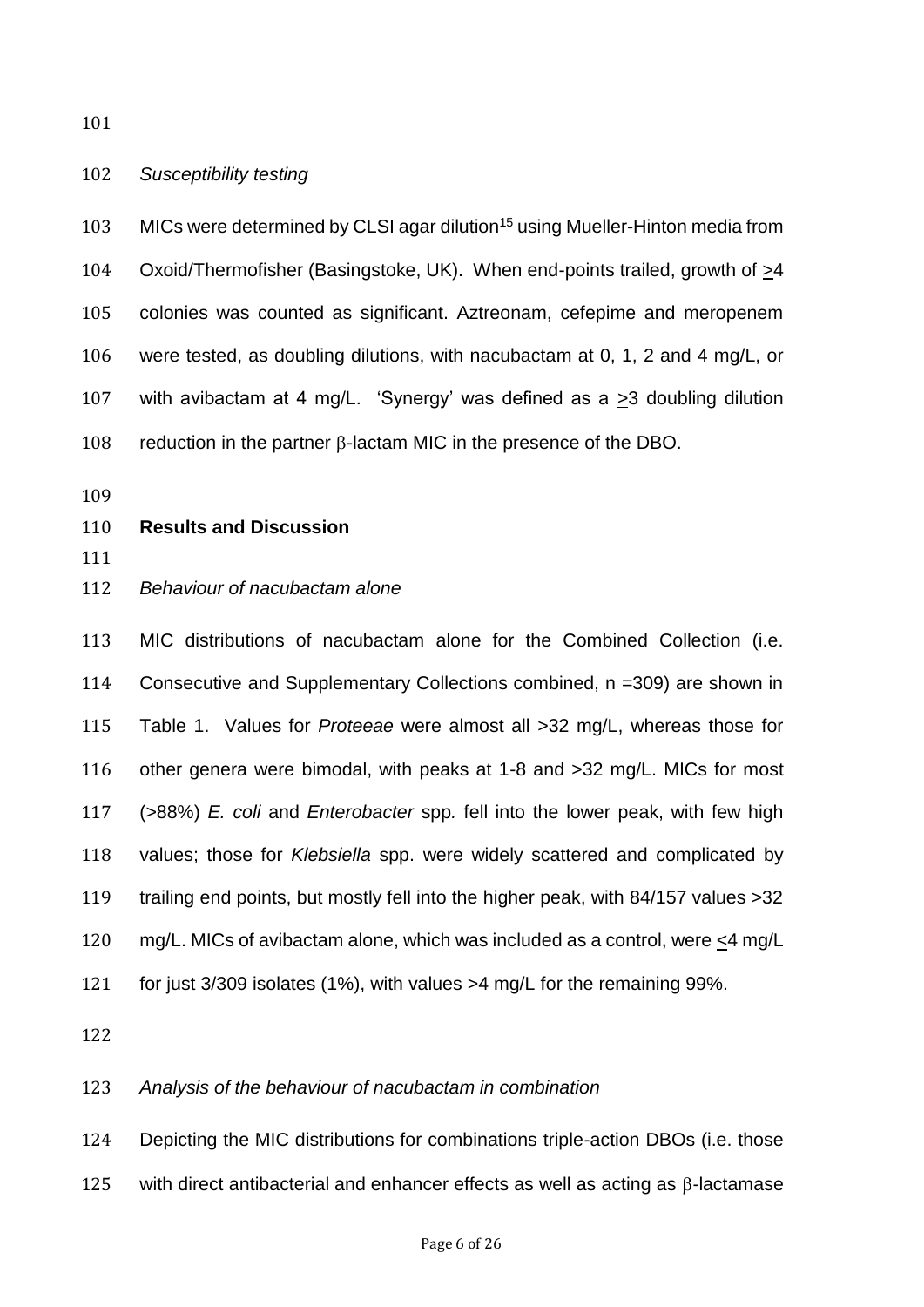126 inhibitors) is challenging. If MICs are expressed relative to the  $\beta$ -lactam, as is conventional for  $\beta$ -lactam/ $\beta$ -lactamase inhibitor combinations, values can be 128 low either (i) because the DBO potentiates the  $\beta$ -lactam, or (ii) because the isolate is inhibited by the DBO itself. In addition, a distinction must be drawn between the behaviour of combinations involving cefepime and meropenem, which are MBL-labile, and those involving aztreonam, which is stable to MBLs. For cefepime and meropenem combinations, a low MIC requires either antibacterial activity by the DBO or a strong enhancer effect whereas a low MIC for an aztreonam combinations may be achieved solely by inhibition of other 135 coproduced  $\beta$ -lactamases. MBL-producers lacking ESBL or AmpC activity are anyway susceptible to aztreonam.

 To capture these nuances, two presentations are provided. Firstly, in Table 2, conventional MIC distributions are shown for the Combined and Consecutive Collections, and for various subsets. These are compared with 140 the MIC distributions for the unprotected  $\beta$ -lactam and for the corresponding combination with avibactam (4 mg/L), which lacks direct antibacterial and enhancer activities. Secondly, Table 3 illustrates the proportions of different groups of isolates susceptible to meropenem, cefepime and aztreonam at 1, 2, 4 or 8 mg/L, as determined in the presence of nacubactam at 0, 1, 2 or 4 mg/L, 145 or with avibactam at 4 mg/L. These  $\beta$ -lactam concentrations were chosen to straddle the current spectrum of EUCAST and CLSI breakpoints (EUCAST, cefepime and aztreonam S <1, R >4, meropenem, S <2, R >8; CLSI cefepime 148 and aztreonam  $S \le 2$ , R >8, [with 4 and 8 mg/L designated 'Dose-Dependent Susceptible for cefepime]; meropenem, S <1, R >4 mg/L).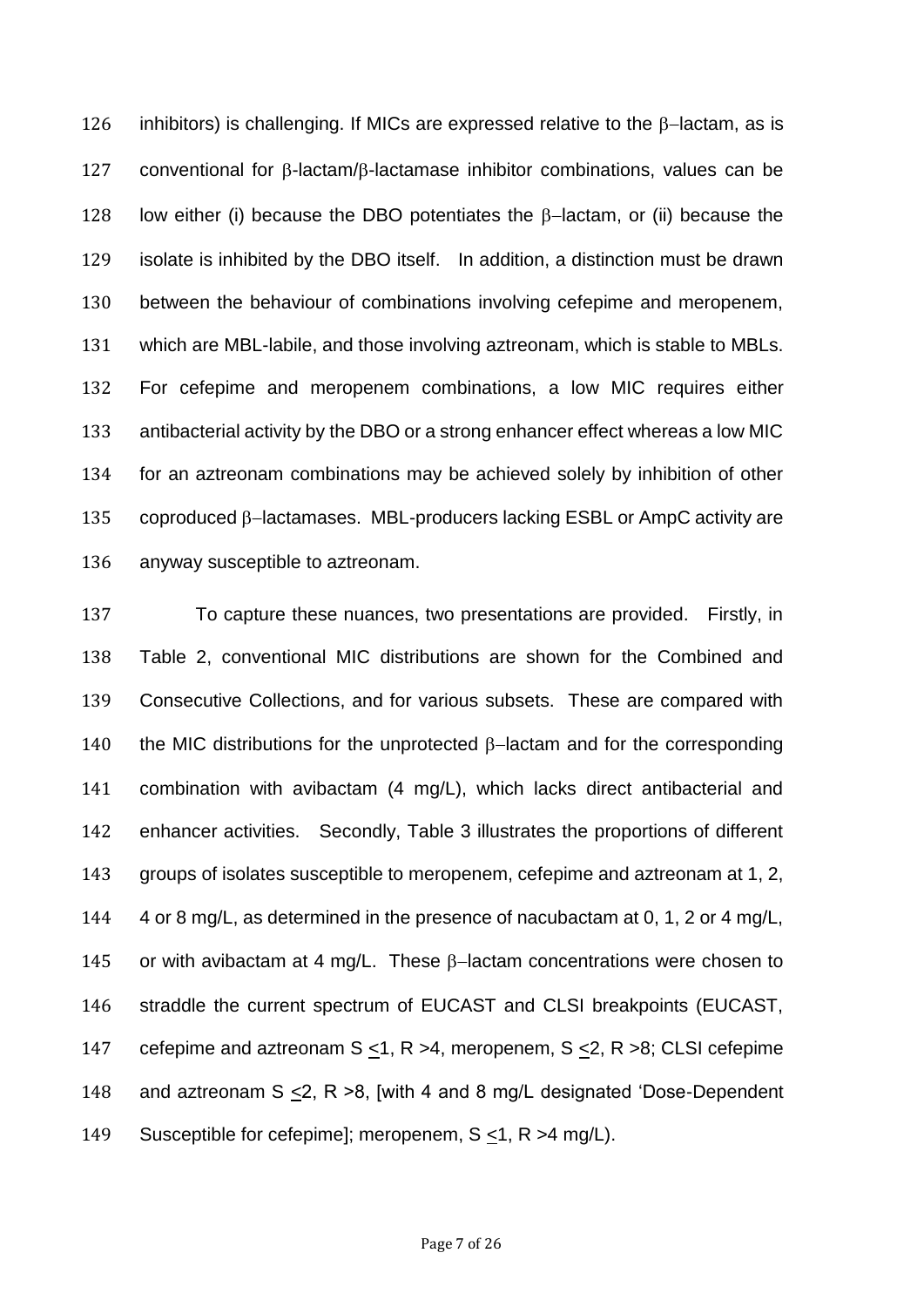#### *MICs of meropenem and cefepime combined with DBOs*

 As would be expected, the great majority of MBL producers were resistant to unprotected meropenem and cefepime. Most, however, became susceptible to these agents when they were combined with nacubactam, 4 mg/L (Table 2). Thus, meropenem/nacubactam at 8+4 mg/L was active against 87.1% of the 210 Consecutive isolates, which provide the best representation of currently circulating MBL producers, whilst cefepime/nacubactam 8+4 mg/L was active against 93.3% of these isolates. Corresponding proportions susceptible to meropenem/avibactam and cefepime/avibactam 8+4 mg/L were much smaller, at 24.8% and 22.4%, respectively.

 The wide activity of meropenem/nacubactam and cefepime/ nacubactam 8+4 mg/L combinations against *Escherichia coli* and *Enterobacter*  spp*.,* was substantially attributable to the direct antibacterial activity of nacubactam against these species (see Table 1). However meropenem/nacubactam 8+4 mg/L and cefepime/nacubactam 8+4 mg/L also were active against 127 (80.9%) and 141 (89.8%) of 157 MBL-positive *Klebsiella* spp. respectively (Table 2), whereas nacubactam 4 mg/L alone only inhibited only 40 (25.5%) of these isolates (Table 1). These gains in activity, relative to nacubactam alone, are best explained by the enhancer effect and are most clearly illustrated by data for the Combined Collection in Table 3.

 Overall, addition of nacubactam at 1, 2 or 4 mg/L allowed meropenem 8 mg/L to inhibit 53.7%, 80.9% and 84.8% of all MBL producers; corresponding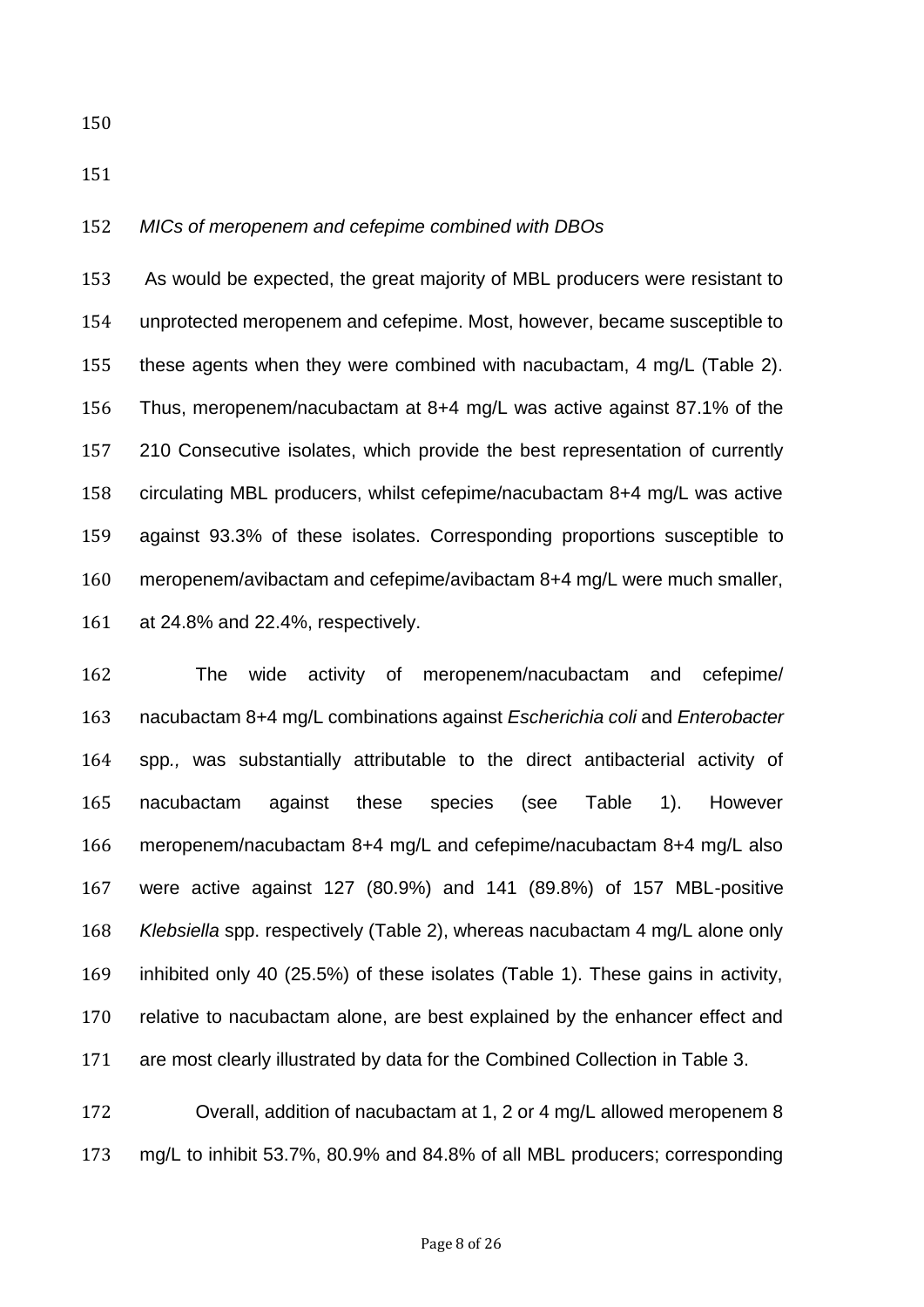proportions for equivalent cefepime combinations were 47.2%, 85.4% and 90.0%, respectively whereas the proportions inhibited by nacubactam alone at 1, 2 or 4 mg/L were only 12.6%, 35.0% and 49.2%, respectively (Table 1). Similarly-large gains in activity compared with nacubactam alone were apparent when other prospective meropenem and cefepime breakpoints were considered, when the Consecutive Collection alone was considered, or when only NDM *Klebsiella* spp. (as. the most populous group) were considered (Table 3).

 In general, cefepime/nacubactam combinations inhibited a slightly larger proportion of MBL producers than the corresponding meropenem/nacubactam combinations when the nacubactam concentration was 2 or 4 mg/L whereas the position reversed, with meropenem/nacubactam more active, when the nacubactam concentration was 1 mg/L. The activity of meropenem/nacubactam and cefepime/nacubactam did not show any clear relationship to MBL type (IMP, NDM or VIM), nor to aztreonam susceptibility and resistance, which is a proxy for whether or not ESBL or AmpC enzymes are co-produced (Table 2).

 Forty-seven isolates from the Combined Collection were resistant to meropenem/nacubactam 8+4 mg/L. These comprised 30 *Klebsiella* spp., 9 *Proteeae*, 4 *Citrobacter* spp., 3 *E. coli* and one *Enterobacter* spp.; 36 had NDM MBLs, 9 had VIM and two IMP. Although *Klebsiella* spp. and NDM dominated, it should be recalled that these were the most populous species (159/309, 51.5%) and MBL (200/309, 64.7%) type across the whole collection; the presence of 9/15 *Proteeae* and 4/10 *Citrobacter* spp. is more noteworthy and underscores the frequent resistance to these groups to the antibacterial action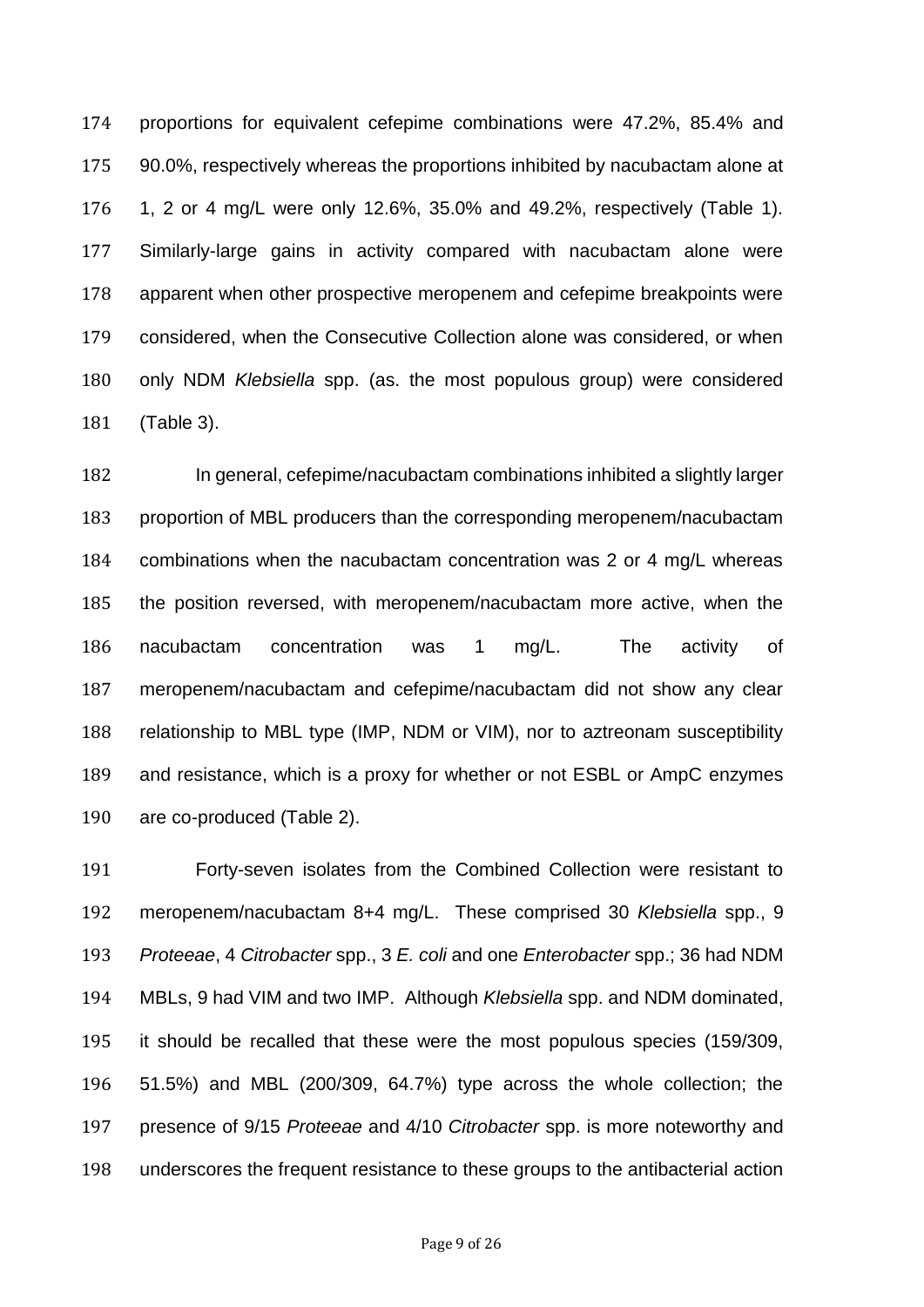of nacubactam (Table 1). Synergy between meropenem and 4 mg/L nacubactam was often weak or absent for *Proteeae*, with meropenem MICs reduced >8-fold in only 1/15 cases; synergy was greater with cefepime, where >8-fold MIC reductions were seen for 11/15 Proteeae.

#### *MICs of aztreonam combined with DBOs*

 As noted earlier, aztreonam combinations differ from the others considered 206 here insofar as they utilise a  $\beta$ -lactam that is not a substrate for MBLs, meaning that low MICs are to be anticipated so long as the inhibitor inactivates any co-208 produced monobactam-hydrolysing ESBL or  $AmpC$  enzyme.<sup>7,8</sup> Thus, aztreonam/avibactam 4+4 mg/L inhibited 96.4% of the Combined Collection and 96.7% of the Consecutive Collection, rising to 98.1% and 99.5% respectively at 8+4 mg/L. Aztreonam/nacubactam performed similarly, inhibiting 99.7% of the Combined Collection and 99.5% of the Consecutive Collection at either 4+4 or 8+4 mg/L. Six isolates were not susceptible to aztreonam/avibactam at 8+4 mg/L; these comprised four *E. coli* and two *Providencia* spp. The sole isolate resistant to aztreonam/nacubactam at 4+4 or 8+4 mg/L was an *E. coli* (MIC 32+4 mg/L) that was also highly resistant to all other nacubactam combinations, with MICs >128+4 mg/L for all cefepime and meropenem combinations.

# *Nacubactam combinations against nacubactam-resistant isolates*

 Isolates that are resistant to the antibacterial activity of both nacubactam and its MBL-labile antibiotic partners are of particular interest, because low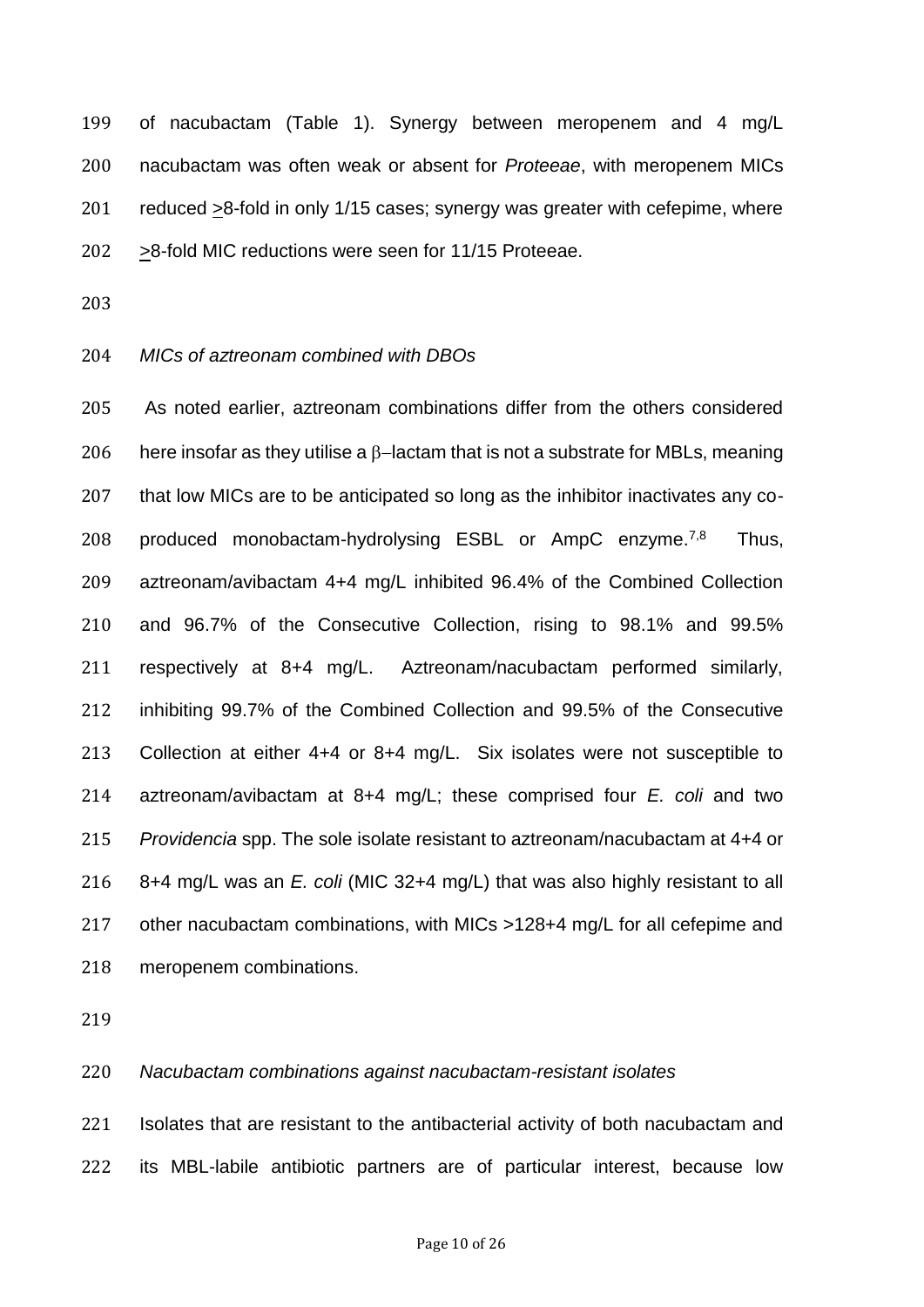223 combination MICs here must depend upon the enhancer effect. Accordingly, Table 4 shows the MIC distributions of nacubactam combinations, compared 225 with unprotected  $\beta$ -lactams and avibactam combinations, against the 110 isolates for which the nacubactam MICs were >32 mg/L, and for the 57 of these 227 that were highly resistant to meropenem and cefepime, with MICs >128 mg/L.

 Nacubactam combinations retained activity against many of these difficult organisms. Thus, at 8+4 mg/L, meropenem/nacubactam inhibited 61.8% of all isolates resistant to nacubactam at 32 mg/L, compared with only 22.7% for meropenem/avibactam; similarly, cefepime/nacubactam 8+4 mg/L inhibited 75.5% of the Combined Collection compared with 15.5% for cefepime/avibactam. Given that avibactam should inhibit co-produced ESBLs and AmpC enzymes as efficiently as nacubactam, the gain in activity of the nacubactam combinations relative to those involving avibactam is ascribed to the enhancer effect. Against the 57 isolates that were highly resistant to cefepime and meropenem (MIC >128 mg/L) as well as to nacubactam (MIC >32 mg/L), 43.9% were inhibited by meropenem/nacubactam 8+4 mg/L and 63.2% by cefepime/nacubactam 8+4 mg/L. None of these 57 was susceptible 240 to meropenem/avibactam or cefepime/avibactam 8+4 mg/L.

 Based on prospective 4+4 or 8+4 mg/L breakpoints, both aztreonam/avibactam and aztreonam/nacubactam had near universal activity 243 against the nacubactam- and  $\beta$ -lactam- resistant isolates. In addition, and interestingly, nacubactam, unlike avibactam, potentiated aztreonam against many nacubactam-resistant (MIC >32 mg/L) isolates that were susceptible to aztreonam on CLSI criteria, with MICs <2 mg/L (n=29, Table 5). Such isolates are unlikely to have significant AmpC or ESBL activity, firstly because of the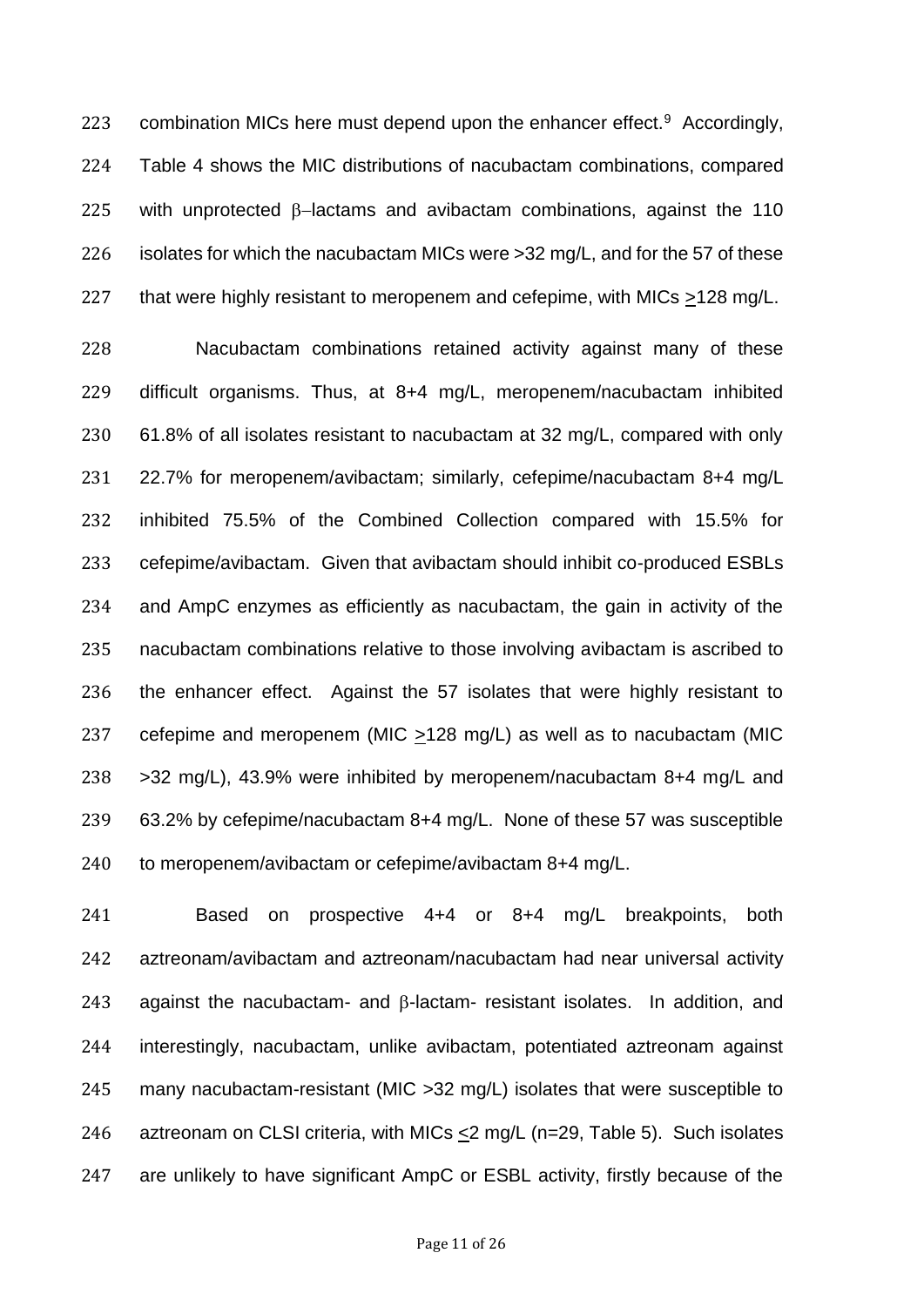low aztreonam MICs and secondly because, if they did have such enzymes, aztreonam/avibactam synergy would be anticipated. Accordingly, aztreonam/nacubactam, synergy here is interpreted as a further manifestation of the enhancer effect.

#### **Conclusion**

 Along with boronates, DBOs are among the most promising new-generation 255  $\beta$ -lactamase inhibitors.<sup>1</sup> A limitation is that DBOs do not directly inhibit MBLs, 256 which are a rising global problem,  $6,16$  whereas some of these enzymes are 257 inhibited by developmental boronates such as VNRX-5133<sup>17</sup> (VenatoRx), though not by vaborbactam, which is the sole licensed analogue. Routes around this limitation are to combine the DBO with an MBL-stable monobactam, 260 as with aztreonam/avibactam, $7,8$  or to use a triple-action DBO, such as 261 nacubactam or zidebactam. $3,5.9,10$  Although the direct antibacterial activity of triple action DBOs is vulnerable to high frequency mutations that compensate 263 for inhibition of PBP2, $3,9,11,12$  these commonly leave a functional enhancer effect; moreover, DBO-resistant mutants grow as round forms under DBO 265 challenge,  $9,12$  and the ability of these to sustain infection is questionable.

 Despite utilising MBL-labile  $\beta$ -lactams, both meropenem/nacubactam and cefepime/nacubactam achieved wide activity against MBL producers, independently of the MBL type and the isolates' aztreonam-resistance status. Activity did vary with species, with raised meropenem/nacubactam and cefepime/nacubactam MICs more frequent among *Proteeae*. These are 271 uncommon hosts for MBLs in most countries,  $16,18$  though there is a scatter of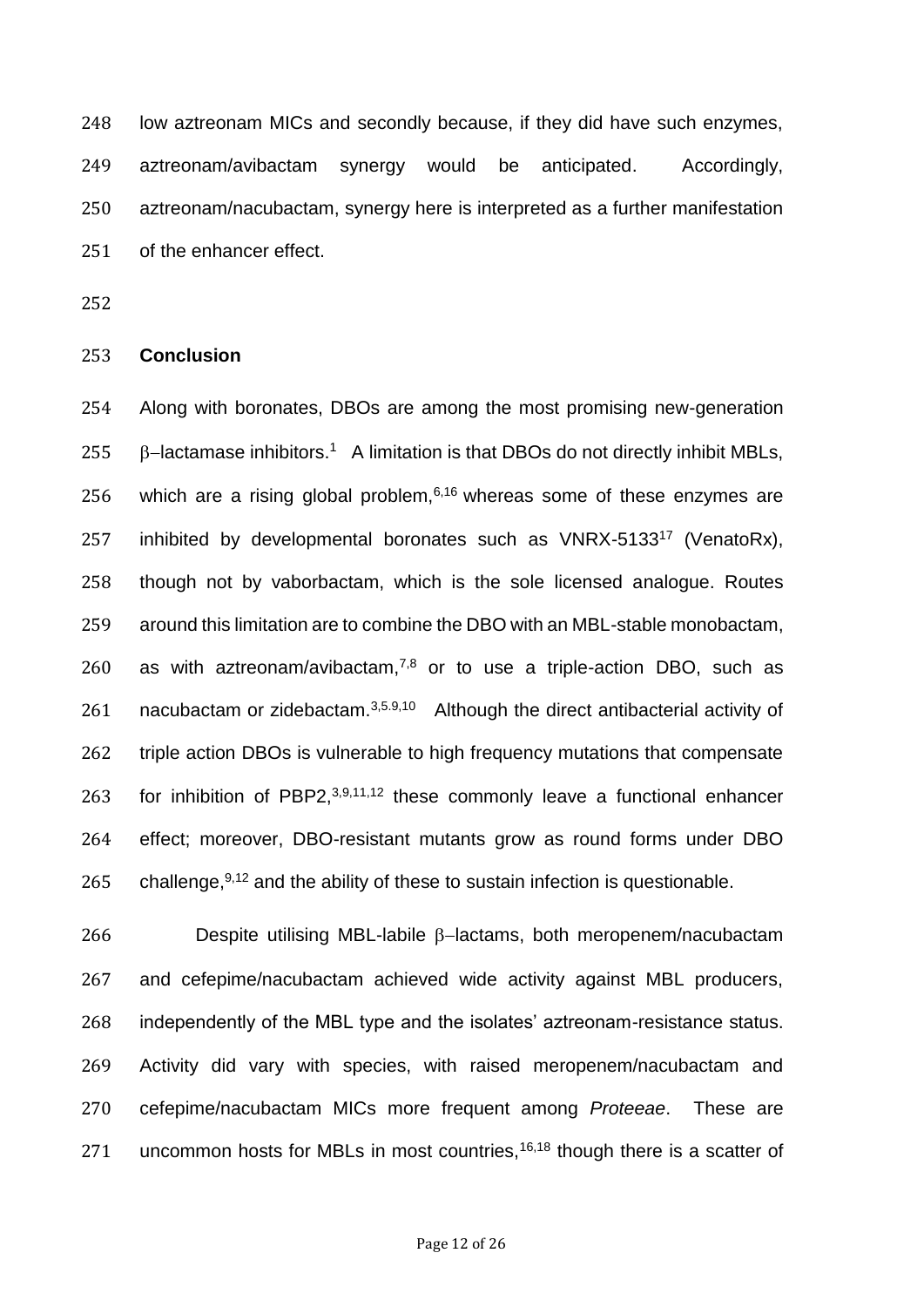reports, notably of *Providencia* spp. with NDM enzymes in Latin America.19,20 Meropenem/nacubactam or cefepime/nacubactam retained activity against many MBL producers that had high-level resistance to these molecules individually (Table 4). This behaviour is believed to reflect the enhancer effect, contingent on simultaneous attack on PBP2 by nacubactam and PBP3 by the partner  $\beta$ -lactam. Although meropenem itself has significant affinity for PBP2, it is not so primarily directed against this target as imipenem, and also has 279 potent affinity for PBP3.21.22

 Aztreonam/nacubactam (and aztreonam/avibactam) achieved wider activity against MBL-producing Enterobacteriaceae than meropenem/nacubactam or cefepime/nacubactam. However, their overall spectrum is narrower, owing to aztreonam having limited activity against 284 Pseudomonas and none against Gram-positive genera or anaerobes.<sup>23</sup> Moreover, aztreonam, which targets only PBP3, is more weakly bactericidal than cephalosporins and carbapenems, which target multiple PBPs. On the other hand, some will consider a narrower spectrum to be ecologically preferable, and note that aztreonam has the advantages of limited cross-289 allergenicity with other  $\beta$ -lactams and little selectivity for *Clostridium difficile*. 24,25

 The data presented here, coupled with the near universal activity of nacubactam combinations against isolates with non-metallo 293 carbapenemases<sup>3,9</sup> supports progression of nacubactam combinations into clinical development.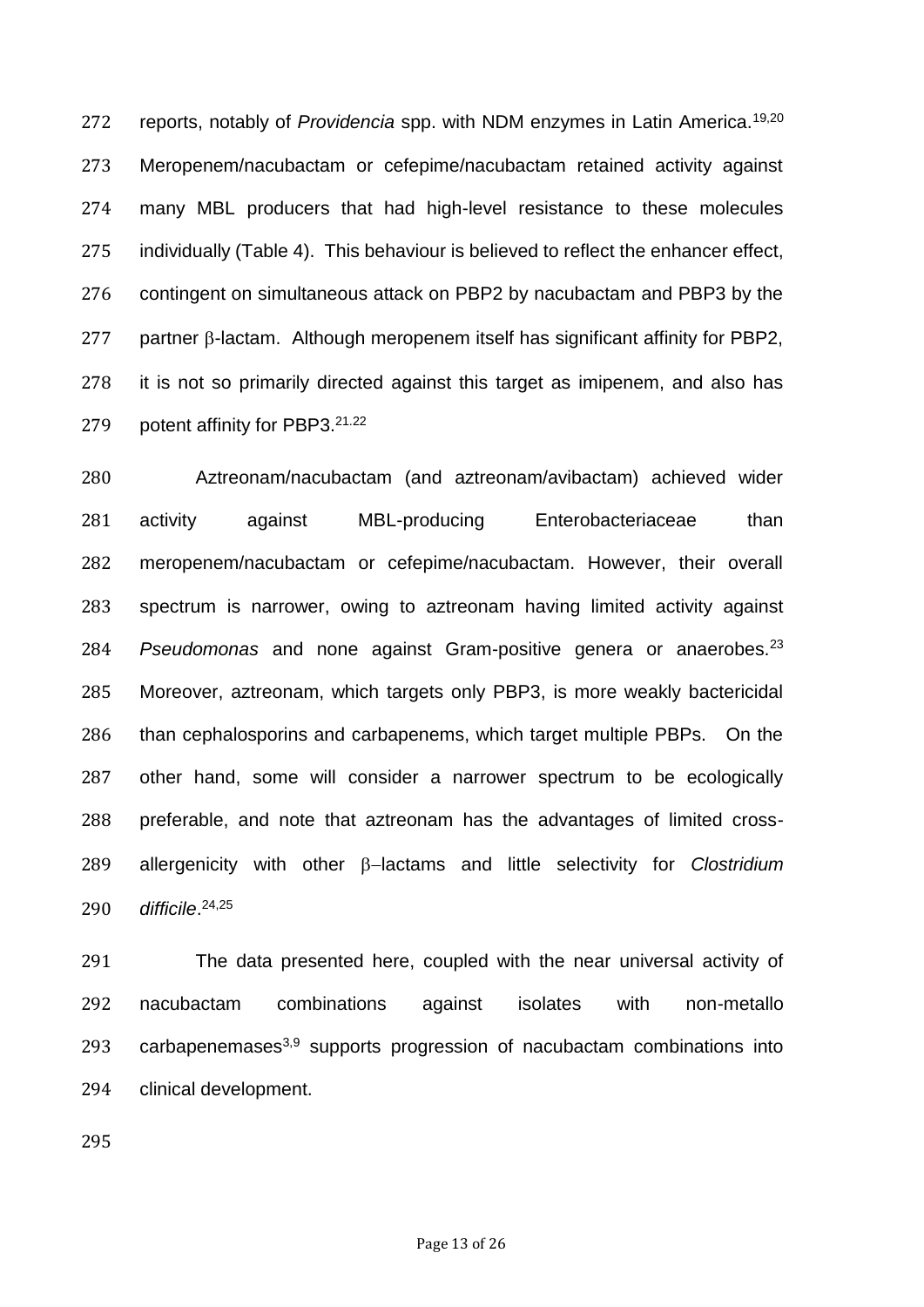## **Funding**

This study was funded by F. Hoffmann-La Roche Ltd., Basel, Switzerland.

### **Transparency declaration**

 **DML**: Advisory Boards or ad-hoc consultancy for Accelerate, Achaogen, Adenium, Allecra, Antabio, AstraZeneca, Auspherix, Basilea, BioVersys, Centauri, Discuva, Meiji, Nordic, Pfizer, Roche, Shionogi, T.A.Z., Tetraphase, The Medicines Company, VenatoRx, Wockhardt, Zambon, Zealand. Paid lectures – Astellas, AstraZeneca, bioMérieux, Beckmann Coulter, Cardiome, Cepheid, Merck, Nordic and Pfizer. Relevant shareholdings in– Dechra, GSK, Merck, Perkin Elmer, Pfizer amounting to <10% of portfolio value. **AH** is an employee of F. Hoffmann-La Roche Ltd. **All other authors:** none to declare. However, PHE's AMRHAI Reference Unit has received financial support for conference attendance, lectures, research projects or contracted evaluations from numerous sources, including: Accelerate Diagnostics, Achaogen Inc, Allecra Therapeutics, Amplex, AstraZeneca UK Ltd, AusDiagnostics, Basilea Pharmaceutica, Becton Dickinson Diagnostics, bioMérieux, Bio-Rad Laboratories, The BSAC, Cepheid, Check-Points B.V., Cubist Pharmaceuticals, Department of Health, Enigma Diagnostics, Food Standards Agency, GlaxoSmithKline Services Ltd, Helperby Therapeutics, Henry Stewart Talks, IHMA Ltd, Innovate UK, Kalidex Pharmaceuticals, Melinta Therapeutics, Merck Sharpe & Dohme Corp, Meiji Seika Pharma Co., Ltd, Mobidiag, Momentum Biosciences Ltd, Neem Biotech, Nordic Pharma Ltd, Norgine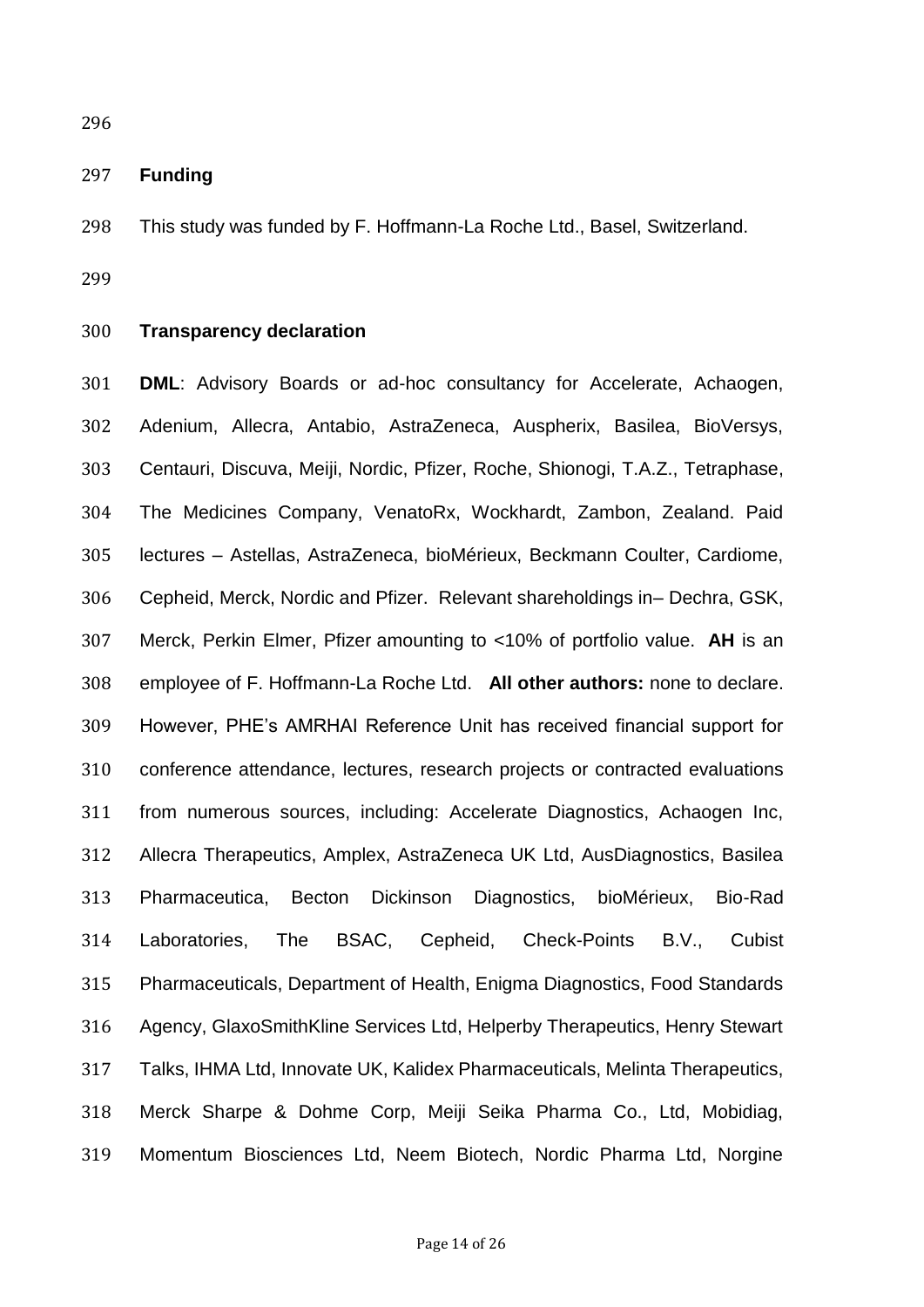- Pharmaceuticals, Rempex Pharmaceuticals Ltd, Roche, Rokitan Ltd, Smith &
- Nephew UK Ltd, Shionogi & Co. Ltd, Trius Therapeutics, VenatoRx
- Pharmaceuticals and Wockhardt Ltd.
- 

# **References**

- 1. Shlaes DM. New β-lactam-β-lactamase inhibitor combinations in clinical development. *Ann N Y Acad Sci* 2013; **1277:** 105-14.
- 2. Durand-Réville TF, Guler S *et al.* ETX2514 is a broad-spectrum β- lactamase inhibitor for the treatment of drug-resistant Gram-negative bacteria including *Acinetobacter baumannii. Nat Microbiol* 2017; **2:**  17104.
- 3. Morinaka A, Tsutsumi Y, Yamada M *et al.* OP0595, a new diazabicyclooctane: mode of action as a serine β-lactamase inhibitor, antibiotic and β-lactam 'enhancer'. *J Antimicrob Chemother* 2015; **70:** 2779-86.
- 4. Hirsch EB, Ledesma KR, Chang KT *et al.* In vitro activity of MK-7655, a novel β-lactamase inhibitor, in combination with imipenem against carbapenem-resistant Gram-negative bacteria. *Antimicrob Agents Chemother* 2012; **56:** 3753-7.
- 5. Livermore DM, Mushtaq S, Warner M *et al*. In vitro activity of cefepime/zidebactam (WCK 5222) against Gram-negative bacteria. *J Antimicrob Chemother* 2017; **72:** 1373-85.
- 6. Berrazeg M, Diene S, Medjahed L *et al.* New Delhi Metallo- β-lactamase around the world: an eReview using Google Maps. *EuroSurveill* 2014;**19 pii:** 20809.
- 7. Livermore DM, Mushtaq S, Warner M *et al.* Activities of NXL104 combinations with ceftazidime and aztreonam against carbapenemase- producing Enterobacteriaceae. *Antimicrob Agents Chemother* 2011; **55:** 390-4.
- 8. Karlowsky JA, Kazmierczak KM, de Jonge BLM *et al.* In vitro activity of aztreonam-avibactam against Enterobacteriaceae and *Pseudomonas aeruginosa* isolated by clinical laboratories in 40 countries from 2012 to 2015. *Antimicrob Agents Chemother* 2017;**61 pii:** e00472-17.
- 9. Livermore DM, Warner M, Mushtaq S *et al*. Interactions of OP0595, a novel triple-action diazabicyclooctane, with β-lactams against OP0595- resistant Enterobacteriaceae mutants. *Antimicrob Agents Chemother* 2015; **60:** 554-60.
- 10.Moya B, Barcelo IM, Bhagwat S *et al.* WCK 5107 (zidebactam) and WCK 5153 are novel inhibitors of PBP2 showing potent "β-lactam enhancer" activity against *Pseudomonas aeruginosa*, including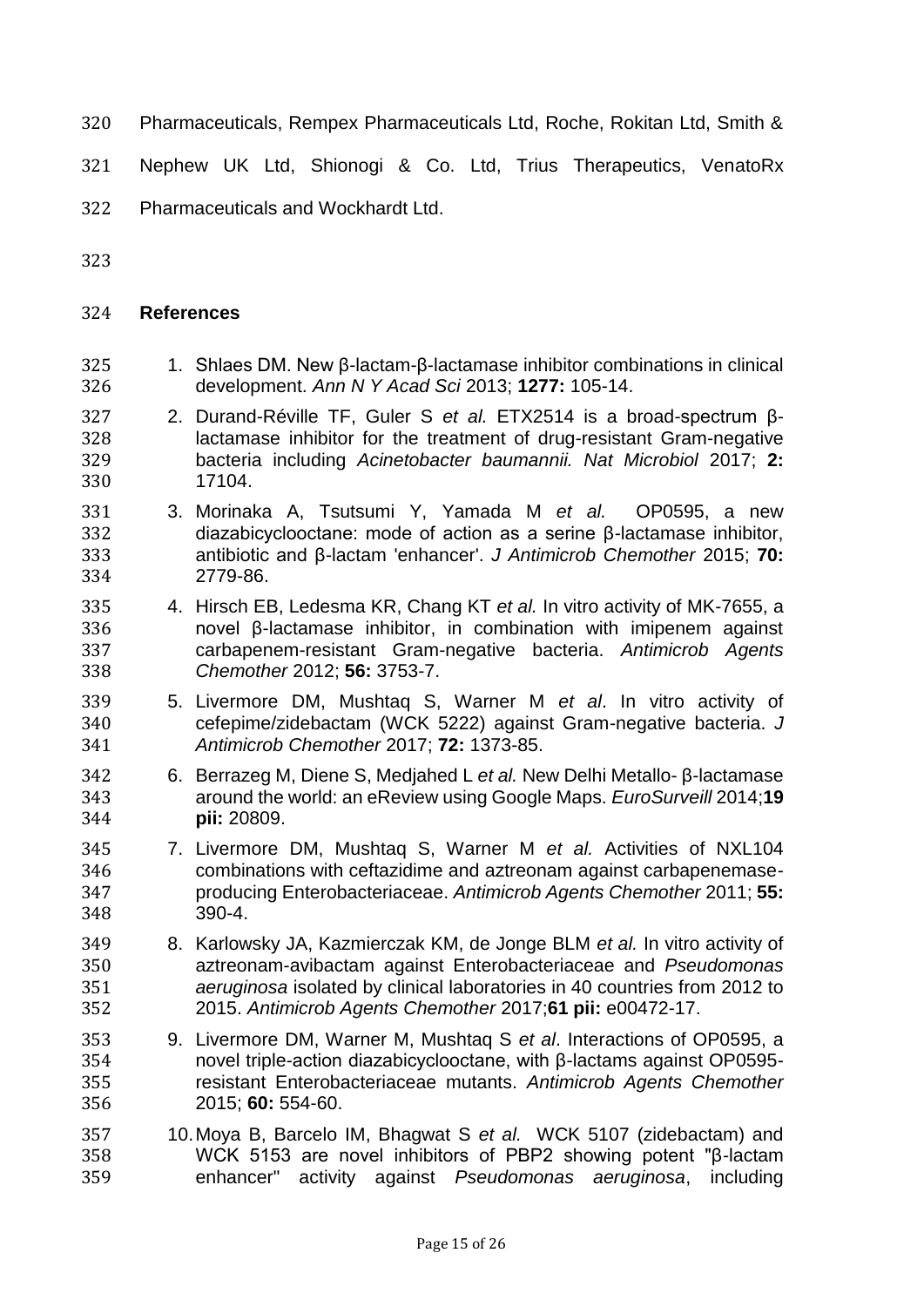- multidrug-resistant metallo-β-lactamase-producing high-risk clones. *Antimicrob Agents Chemother* 2017; **61:** e02529-16.
- 11.Livermore DM, Warner M, Mushtaq S, Woodford N. Interactions of OP0595, a novel triple-action diazabicyclooctane, with β-lactams against OP0595-resistant Enterobacteriaceae mutants. *Antimicrob Agents Chemother* 2015; **60:** 554-60.
- 12.Doumith M, Mushtaq S, Livermore DM *et al.* New insights into the regulatory pathways associated with the activation of the stringent response in bacterial resistance to the PBP2-targeted antibiotics, mecillinam and OP0595/RG6080. *J Antimicrob Chemother* 2016; **71:** 2810-4.
- 13.Ellington MJ, Findlay J, Hopkins KL *et al.* Multicentre evaluation of a real- time PCR assay to detect genes encoding clinically relevant carbapenemases in cultured bacteria. *Int J Antimicrob Agents* 2016; **47:** 151-4.
- 14.Swayne RL, Ludlam HA, Shet VG *et al*. Real-time TaqMan PCR for rapid detection of genes encoding five types of non-metallo- (class A and D) carbapenemases in Enterobacteriaceae. *Int J Antimicrob Agents* 2011; **38:** 35-8.
- 15.Clinical and Laboratory Standards Institute. *Methods for Dilution Antimicrobial Susceptibility Tests for Bacteria that Grow Aerobically, Tenth Edition: Approved Standard M7-A10*. CLSI, Wayne, PA, USA, 2015.
- 16.Kazmierczak KM, Rabine S, Hackel M *et al.* Multiyear, multinational survey of the incidence and global distribution of metallo-β-lactamase- producing Enterobacteriaceae and *Pseudomonas aeruginosa*. *Antimicrob Agents Chemother* 2015; **60:** 1067-78.
- 17.Mushtaq S, Vickers A, Woodford N *et al.* Potentiation of cefepime by the boronate VNRX-5133 vs. Gram-negative bacteria with known b- lactamases. In *Abstracts of the Twenty-eighth European Conference on Clinical Microbiology and Infectious Diseases, Madrid 21-24 April 2018,*  Abstract P1536.
- 18.Jain A, Hopkins KL, Turton J *et al*. NDM carbapenemases in the United Kingdom: an analysis of the first 250 cases. *J Antimicrob Chemother* 2014; **69:** 1777-84.
- 19.Marquez-Ortiz RA, Haggerty L, Olarte N *et al*. Genomic epidemiology of NDM-1-encoding plasmids in Latin American clinical isolates reveals insights into the evolution of multidrug resistance. *Genome Biol Evol* 2017; **9:** 1725-41.
- 20.Saavedra-Rojas SY, Duarte-Valderrama C, González-de-Arias MN *et al*. Emergence of *Providencia rettgeri* NDM-1 in two departments of Colombia, 2012-2013. *Enferm Infec Microbiol Clin* 2017; 35: 354-358.
- 21.Sumita Y, Fukasawa M, Okuda T. Comparison of two carbapenems, SM-7338 and imipenem: affinities for penicillin-binding proteins and morphological changes. *J Antibiot (Tokyo)* 1990; **43:** 314-20.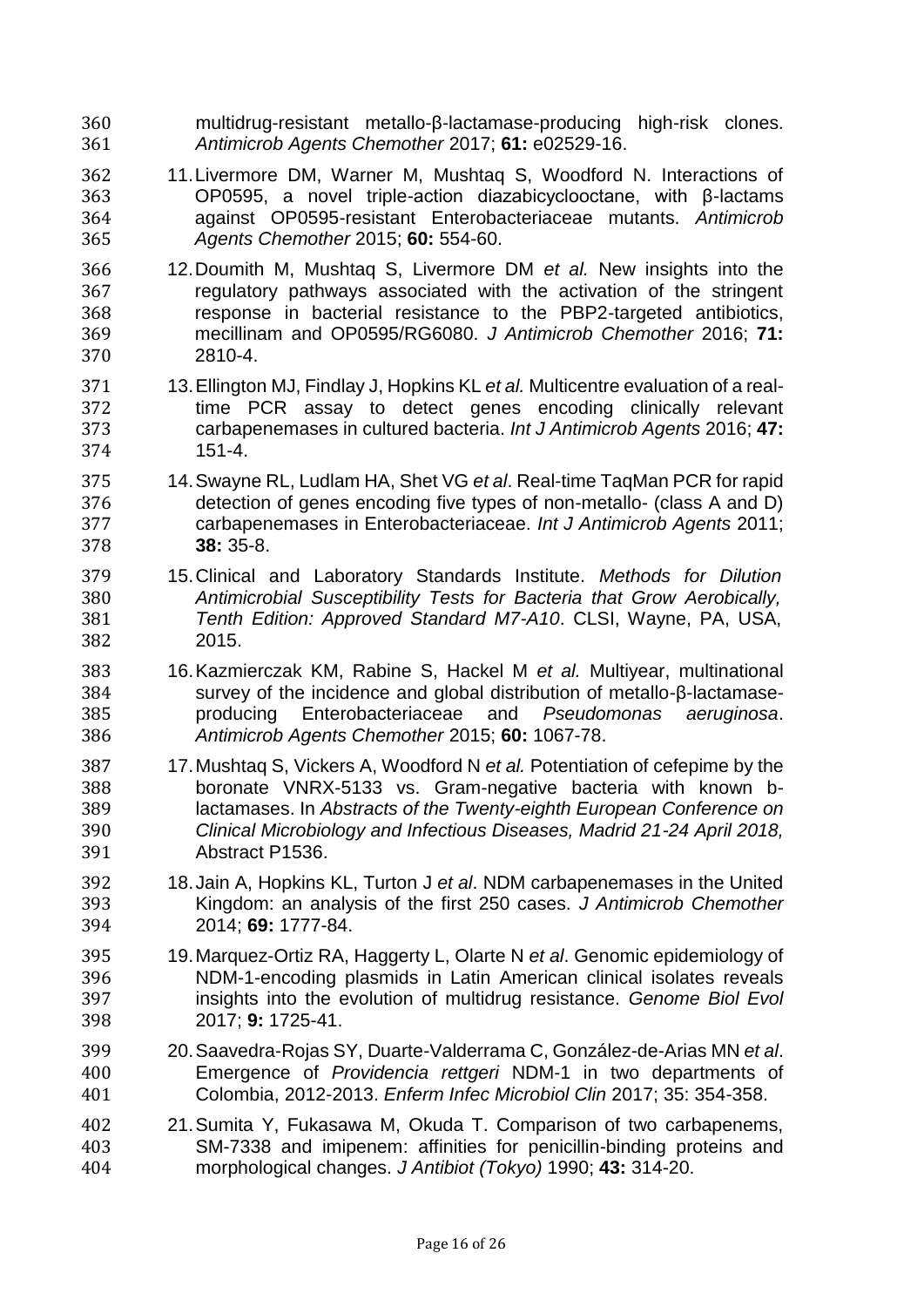- 22.Sumita Y, Fukasawa M. Potent activity of meropenem against *Escherichia coli* arising from its simultaneous binding to penicillin-binding proteins 2 and 3. *J Antimicrob Chemother* 1995; **36:** 53-64.
- 23.Georgopapadakou NH, Smith SA, Sykes RB. Mode of action of azthreonam. *Antimicrob Agents Chemother* 1982; **21:** 950-6.
- 24.Kennedy H, Wilson S, Marwick C *et al*. Reduction in broad-spectrum Gram-negative agents by diverse prescribing of aztreonam within NHS Tayside. *J Antimicrob Chemother* 2015; **70:** 2421-3.
- 25.Pultz NJ, Donskey CJ. Effect of antibiotic treatment on growth of and toxin production by *Clostridium difficile* in the cecal contents of mice. *Antimicrob Agents Chemother* 2005; **49:** 3529-32.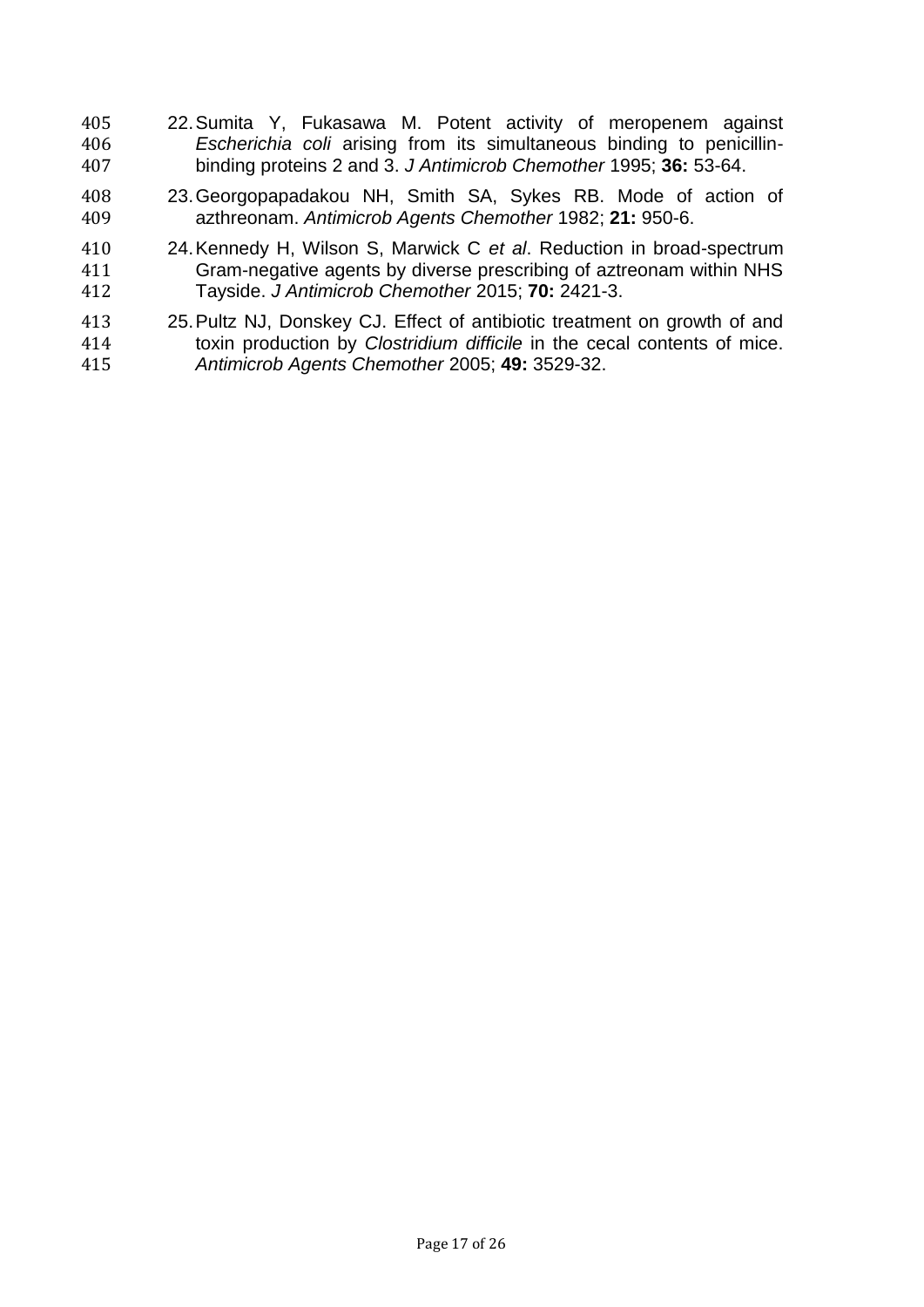|                       |                |    |                          |                | No isolates with indicated MIC (mg/L) |              |                 |       |
|-----------------------|----------------|----|--------------------------|----------------|---------------------------------------|--------------|-----------------|-------|
| Genus/Group           | $\leq$ 1       | 2  | $\overline{\mathcal{A}}$ | 8              | 16                                    | 32           | $>32$           | Total |
| Citrobacter spp.      |                | 1  | $\mathbf 1$              | $\overline{2}$ |                                       | 3            | 3               | 10    |
| Enterobacter spp.     | 10             | 24 | 11                       |                |                                       | 1            | $\overline{4}$  | 50    |
| Escherichia coli      | 22             | 29 | 14                       | 3              | 3                                     | $\mathbf{1}$ | $5\phantom{.0}$ | 77    |
| Klebsiella spp.       | $\overline{7}$ | 15 | 18                       | 15             | 12                                    | 6            | 84              | 157   |
| Proteeae <sup>a</sup> |                |    |                          | $\mathbf{1}$   |                                       |              | 14              | 15    |
| <b>Grand Total</b>    | 39             | 69 | 44                       | 21             | 15                                    | 11           | 110             | 309   |

# 416 **Table 1.** MIC distributions of nacubactam, tested alone, by species, Combined Collection (n=309)

417

*<sup>a</sup>* 418 Comprising 14 *Providencia* spp. and 1 *Morganella morganii*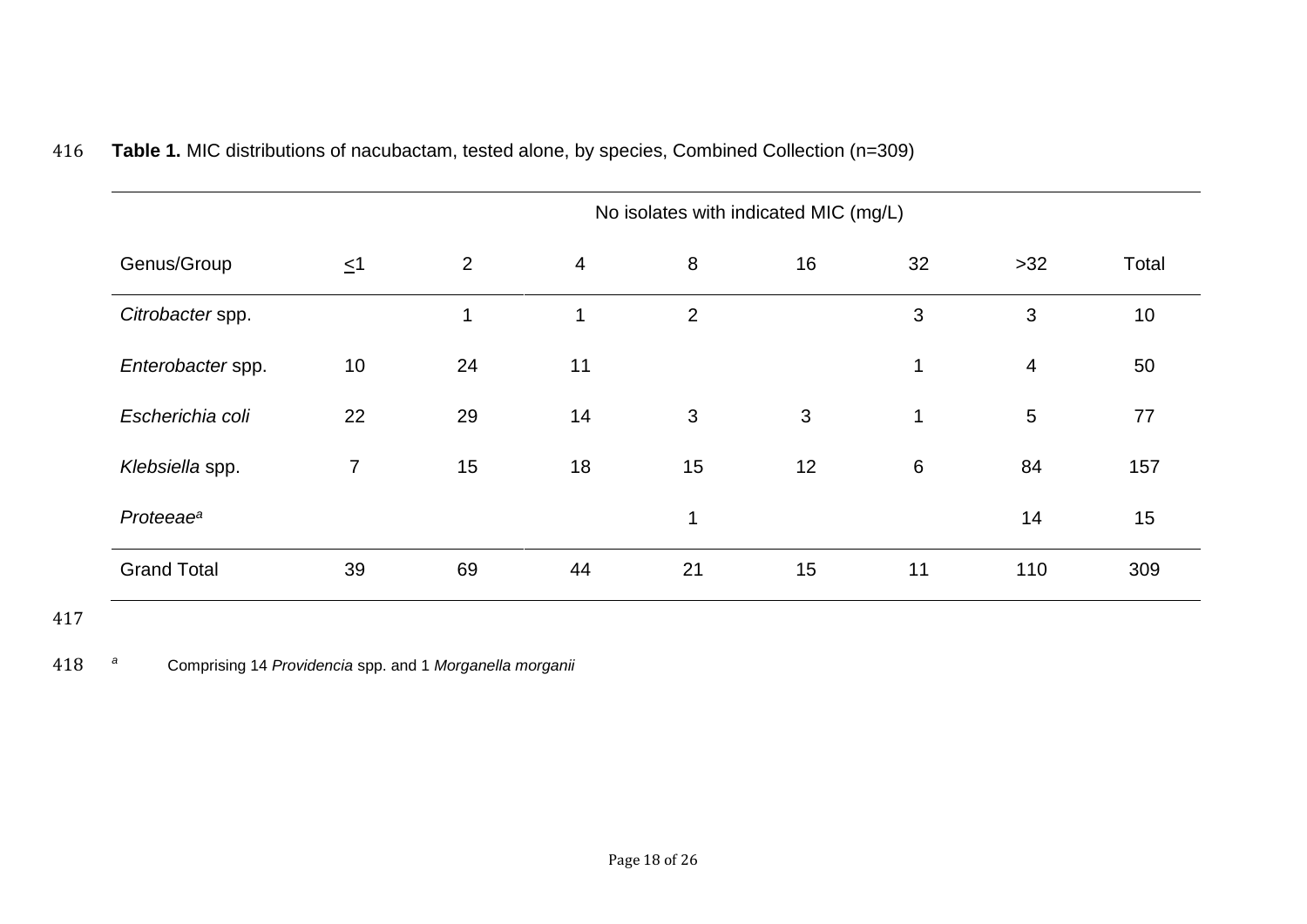|                      |                                        | No isolates with indicated MIC  |                             |                |                 |                |                |                                                                                 |                         |           |                                                                |        |                  |                         |  |
|----------------------|----------------------------------------|---------------------------------|-----------------------------|----------------|-----------------|----------------|----------------|---------------------------------------------------------------------------------|-------------------------|-----------|----------------------------------------------------------------|--------|------------------|-------------------------|--|
| <b>MIC</b><br>(mg/L) |                                        |                                 | Combined Collection (n=309) |                |                 |                |                |                                                                                 |                         |           |                                                                |        |                  |                         |  |
|                      | Consecutive<br>Collection<br>$(n=210)$ | Combined Collection, by species |                             |                |                 |                |                | Combined Collection,<br>Combined Collection,<br>by MBL type<br>by aztreonam MIC |                         |           | $\beta$ -Lactam-<br>$\beta$ -Lactam-<br>nacubactam, avibactam, |        | $\beta$ -Lactam  |                         |  |
|                      |                                        | Citro-<br>bacter                | Entero-<br>bacter           | E.<br>coli     | Kleb-<br>siella | Prot-<br>eeae  | <b>IMP</b>     | <b>NDM</b>                                                                      | VIM                     | $>2$ mg/L | $\leq$ 2 mg/L                                                  | 4 mg/L | 4 mg/L           | alone, no<br><b>DBO</b> |  |
|                      | <b>Meropenem combinations</b>          |                                 |                             |                |                 |                |                |                                                                                 |                         |           |                                                                |        |                  |                         |  |
| $\leq 0.03$          | 113                                    | $\mathbf{3}$                    | 43                          | 67             | 51              |                | 13             | 105                                                                             | 46                      | 110       | 54                                                             | 164    | $\,6$            | $\mathbf{2}$            |  |
| 0.06                 | 16                                     | 1                               | $\overline{2}$              | $\overline{2}$ | 15              |                | $\mathbf{1}$   | 13                                                                              | 6                       | 12        | 8                                                              | 20     | $\boldsymbol{0}$ |                         |  |
| 0.125                | 13                                     | $\mathbf{2}$                    |                             | $\overline{2}$ | 12              |                |                | $\overline{7}$                                                                  | $\boldsymbol{9}$        | 12        | 4                                                              | 16     | $\overline{2}$   |                         |  |
| 0.25                 | 6                                      |                                 | $\overline{2}$              |                | 6               |                |                | $\overline{2}$                                                                  | 6                       | 4         | 4                                                              | 8      |                  |                         |  |
| 0.5                  | $\overline{a}$                         |                                 |                             |                | 4               |                |                | 3                                                                               | 1                       | 4         |                                                                | 4      |                  |                         |  |
| 1                    | 3                                      |                                 |                             | $\overline{2}$ | 5               | $\overline{1}$ | $\overline{2}$ | 5                                                                               | $\mathbf{1}$            | 5         | 3                                                              | 8      | 3                | 1                       |  |
| $\overline{2}$       | $9\,$                                  |                                 |                             |                | 10              | $\overline{2}$ |                | 6                                                                               | 6                       | 10        | $\overline{2}$                                                 | 12     | 24               | 2                       |  |
| 4                    | 12                                     |                                 | 1                           |                | 13              | $\overline{2}$ |                | 12                                                                              | $\overline{\mathbf{4}}$ | 12        | 4                                                              | 16     | 13               | 18                      |  |
| 8                    | $\overline{7}$                         |                                 | 1                           | $\mathbf{1}$   | 11              | $\mathbf{1}$   | $\mathbf{1}$   | 11                                                                              | $\overline{2}$          | 10        | 4                                                              | 14     | 37               | 26                      |  |
| 16                   | $\overline{7}$                         | $\overline{2}$                  |                             |                | $\overline{7}$  | 4              |                | 10                                                                              | 3                       | 8         | 5                                                              | 13     | 27               | 32                      |  |
| 32                   | 6                                      | 1                               |                             |                | 6               | 1              |                | 6                                                                               | $\overline{2}$          | 4         | 4                                                              | 8      | 31               | 28                      |  |

# 419 **Table 2**. MIC distributions of DBO 4 mg/L combinations, by species, MBL type and aztreonam resistance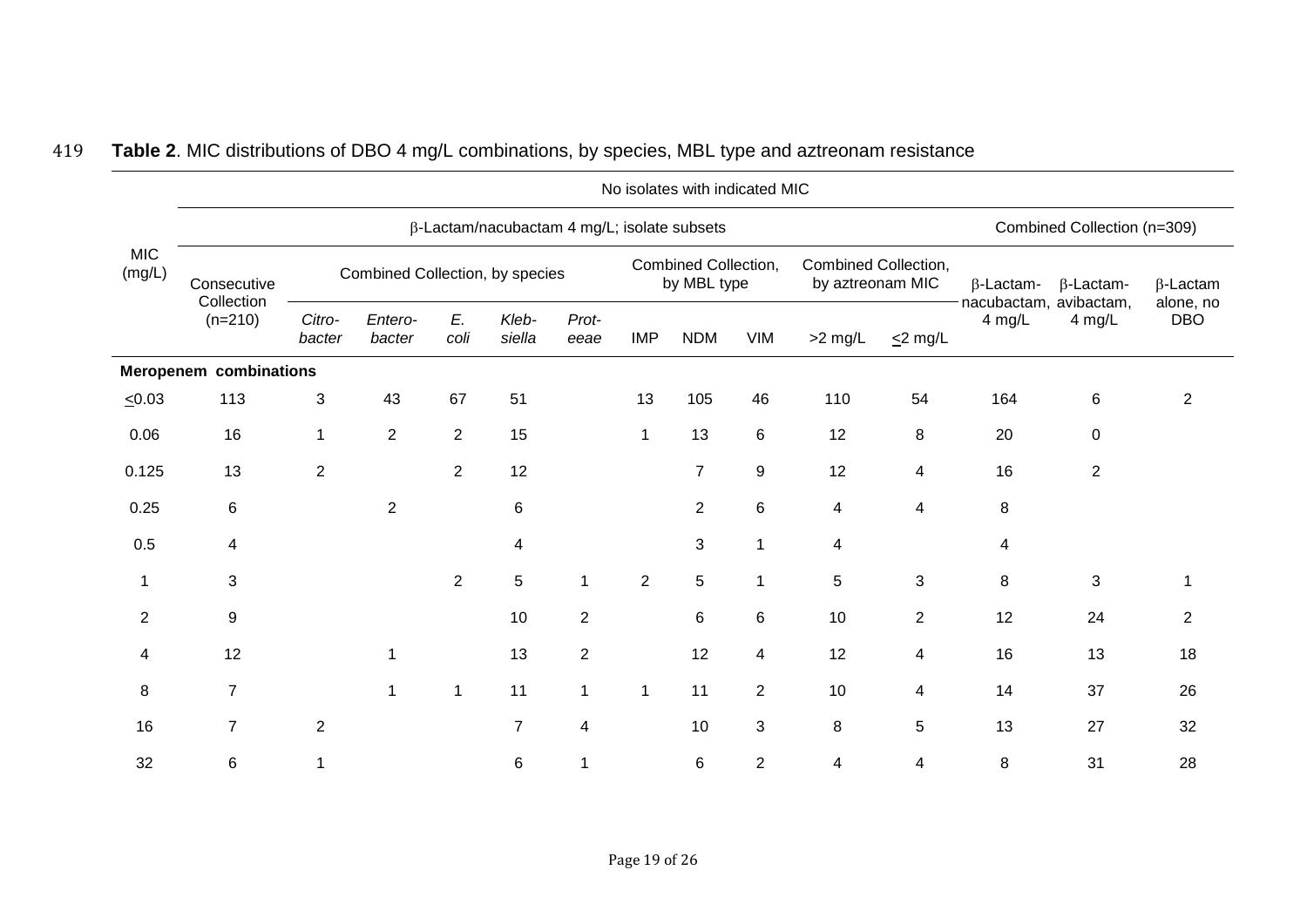| 64             | 4                            |                |                |                | 6                       |                         | 1            | 4              | $\overline{2}$          | 5                | $\overline{2}$          | $\overline{7}$ | 69                  | 57             |
|----------------|------------------------------|----------------|----------------|----------------|-------------------------|-------------------------|--------------|----------------|-------------------------|------------------|-------------------------|----------------|---------------------|----------------|
| 128            | 6                            |                | $\mathbf{1}$   | $\overline{2}$ | 8                       | 3                       | $\mathbf{1}$ | 11             | $\overline{2}$          | 13               | $\mathbf{1}$            | 14             | 47                  | 75             |
| >128           | $\overline{4}$               |                |                | $\mathbf{1}$   | $\mathfrak{S}$          | $\mathbf{1}$            |              | $\overline{5}$ |                         | 3                | $\overline{2}$          | 5              | 50                  | 68             |
|                | <b>Cefepime combinations</b> |                |                |                |                         |                         |              |                |                         |                  |                         |                |                     |                |
| $\leq 0.03$    | 125                          | 4              | 45             | 69             | 61                      |                         | 14           | 114            | 51                      | 119              | 60                      | 179            | $\bf 8$             | $\mathbf{1}$   |
| 0.06           | $10$                         |                | $\overline{2}$ | $\overline{2}$ | 9                       |                         |              | 8              | 5                       | $\boldsymbol{9}$ | $\overline{\mathbf{4}}$ | 13             | $\mathbf{1}$        | 1              |
| 0.125          | 13                           | $\mathbf{1}$   |                | $\mathbf{1}$   | 15                      |                         |              | 6              | 11                      | 14               | 3                       | 17             | $\overline{2}$      |                |
| 0.25           | $\overline{7}$               |                |                | $\overline{2}$ | $\boldsymbol{9}$        |                         | $\mathbf{1}$ | 6              | $\overline{\mathbf{4}}$ | $\,8\,$          | 3                       | 11             | $\mathsf{O}\xspace$ |                |
| $0.5\,$        | 6                            | 1              |                |                | $\sqrt{5}$              |                         |              | 3              | $\sqrt{3}$              | $\mathbf 5$      | $\mathbf{1}$            | $\,6\,$        | $\mathbf{1}$        |                |
| $\mathbf{1}$   | 8                            |                |                |                | $\overline{7}$          | 4                       |              | $\,6\,$        | 5                       | $\,6\,$          | $\,$ 5 $\,$             | 11             | 5                   |                |
| $\overline{2}$ | 10                           | $\overline{2}$ | $\mathbf{1}$   |                | $\boldsymbol{9}$        |                         |              | 11             | $\mathbf{1}$            | 12               |                         | 12             | 22                  | $\mathfrak{S}$ |
| $\overline{4}$ | $\,6\,$                      | $\mathbf{1}$   |                |                | $\boldsymbol{9}$        |                         | 1            | 8              | $\mathbf 1$             | $\bf 8$          | $\overline{c}$          | $10\,$         | 14                  | 9              |
| $\bf 8$        | 11                           |                |                |                | 17                      | $\overline{c}$          | $\mathbf{1}$ | 13             | 5                       | 13               | 6                       | 19             | 15                  | 15             |
| 16             | 4                            |                | $\mathbf{1}$   |                | 5                       | $\overline{\mathbf{4}}$ |              | $\overline{7}$ | $\mathfrak{S}$          | $\sqrt{3}$       | $\overline{7}$          | $10$           | 14                  | 11             |
| 32             | 4                            |                |                |                | $\,$ 5 $\,$             | 1                       |              | 6              |                         | 5                | $\mathbf{1}$            | 6              | 12                  | 21             |
| 64             | 3                            | 1              |                |                | $\overline{\mathbf{4}}$ |                         | $\mathbf{1}$ | 3              | $\mathbf{1}$            | 3                | $\overline{2}$          | 5              | 25                  | 16             |
| 128            | $\mathbf{1}$                 |                |                |                | $\mathbf 1$             |                         |              | 1              |                         | $\mathbf{1}$     |                         | $\mathbf{1}$   | 51                  | 34             |
| >128           | $\overline{2}$               |                | 1              | 3              | 1                       | 4                       | 1            | 8              |                         | 6                | $\sqrt{3}$              | 9              | 139                 | 198            |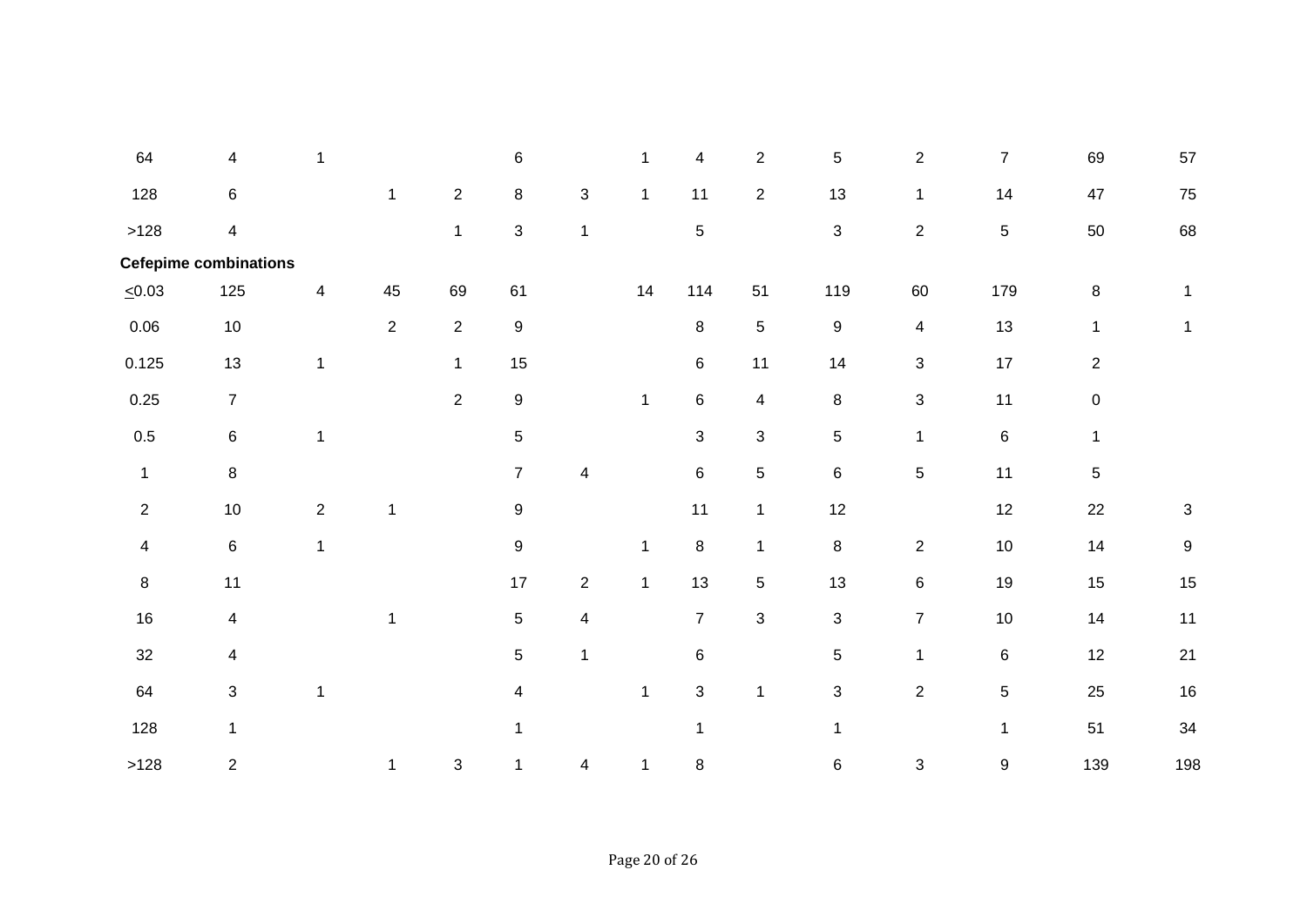|                | <b>Aztreonam combinations</b> |                  |              |              |                |                |              |                           |                |                |              |                |                |                  |
|----------------|-------------------------------|------------------|--------------|--------------|----------------|----------------|--------------|---------------------------|----------------|----------------|--------------|----------------|----------------|------------------|
| $\leq 0.03$    | 188                           | $\boldsymbol{9}$ | 48           | 74           | 128            | $\, 8$         | 17           | 174                       | 76             | 176            | 91           | 267            | $17$           | $\mathbf{1}$     |
| 0.06           | 14                            |                  | $\mathbf{1}$ |              | 18             | $\mathfrak{S}$ | $\mathbf{1}$ | 14                        | $\overline{7}$ | 19             | $\sqrt{3}$   | 22             | 45             | 13               |
| 0.125          | $5\phantom{.0}$               | 1                |              |              | $9\,$          | $\mathbf{1}$   |              | $5\phantom{.0}$           | $\,6\,$        | $10\,$         | $\mathbf 1$  | 11             | 87             | 20               |
| 0.25           | $\mathbf{1}$                  |                  | 1            |              | $\overline{2}$ |                | $\mathbf{1}$ | $\mathbf{1}$              | $\mathbf{1}$   | $\overline{2}$ | $\mathbf{1}$ | $\mathfrak{S}$ | 73             | 24               |
| $0.5\,$        |                               |                  |              |              |                | $\mathbf{1}$   |              | $\mathbf{1}$              |                | $\mathbf 1$    |              | $\mathbf{1}$   | 44             | $\,6\,$          |
| $\mathbf{1}$   | $\mathbf{1}$                  |                  |              | $\mathbf{1}$ |                |                |              | $\mathbf{1}$              |                |                | $\mathbf{1}$ | $\mathbf 1$    | 19             | 10               |
| $\overline{2}$ |                               |                  |              |              |                | $\overline{2}$ |              |                           |                |                |              |                | $\overline{7}$ | $16\,$           |
| 4              |                               |                  |              | 1            |                |                |              | $\ensuremath{\mathsf{3}}$ |                | $\mathfrak{S}$ |              | $\sqrt{3}$     | $\,6\,$        | $\boldsymbol{7}$ |
| 8              |                               |                  |              |              |                |                |              |                           |                |                |              |                | 5              | $\overline{7}$   |
| 16             |                               |                  |              |              |                |                |              |                           |                |                |              |                | 5              | $10$             |
| 32             | $\mathbf{1}$                  |                  |              | $\mathbf{1}$ |                |                |              | $\mathbf{1}$              |                | $\mathbf{1}$   |              | $\mathbf{1}$   | $\mathbf{1}$   | 17               |
| 64             |                               |                  |              |              |                |                |              |                           |                |                |              |                |                | 28               |
| 128            |                               |                  |              |              |                |                |              |                           |                |                |              |                |                | 35               |
| >128           |                               |                  |              |              |                |                |              |                           |                |                |              |                |                | 115              |
| <b>Total</b>   | 210                           | 10               | 50           | 77           | 157            | 15             | 19           | 200                       | 90             | 212            | 97           | 309            | 309            | 309              |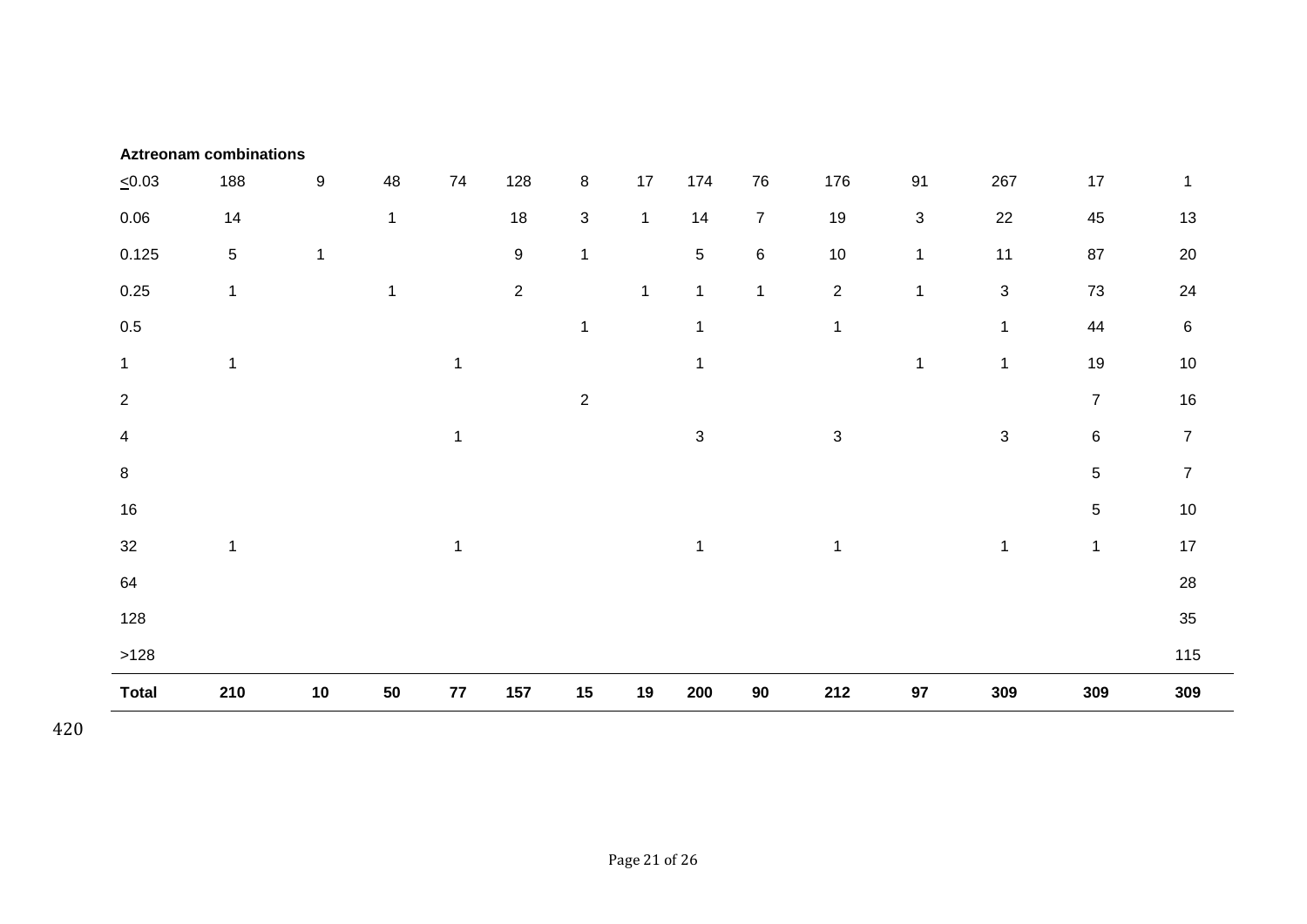|                                       | % of isolates susceptible to $\beta$ -lactam at stated concentration<br>when combined with: |          |          |                                            |        |  |  |  |  |
|---------------------------------------|---------------------------------------------------------------------------------------------|----------|----------|--------------------------------------------|--------|--|--|--|--|
|                                       |                                                                                             |          |          | Nacubactam Nacubactam Nacubactam Avibactam |        |  |  |  |  |
|                                       | No DBO                                                                                      | 1 $mg/L$ | $2$ mg/L | 4 mg/L                                     | 4 mg/L |  |  |  |  |
| <b>Combined Collection (n=309)</b>    |                                                                                             |          |          |                                            |        |  |  |  |  |
| <b>DBO</b> alone                      |                                                                                             | 12.6     | 35.0     | 49.2                                       | 1.0    |  |  |  |  |
| Meropenem, 1 mg/L + DBO               | 1.0                                                                                         | 35.6     | 64.4     | 71.2                                       | 3.6    |  |  |  |  |
| Meropenem, 2 mg/L + DBO               | 1.6                                                                                         | 40.1     | 70.2     | 75.1                                       | 11.3   |  |  |  |  |
| Meropenem, 4 mg/L + DBO               | 7.4                                                                                         | 47.2     | 74.8     | 80.3                                       | 15.5   |  |  |  |  |
| Meropenem, 8 mg/L + DBO               | 19.1                                                                                        | 53.7     | 80.9     | 84.8                                       | 27.5   |  |  |  |  |
|                                       |                                                                                             |          |          |                                            |        |  |  |  |  |
| Cefepime, 1 mg/L + DBO                | 0.6                                                                                         | 34.3     | 69.6     | 76.7                                       | 5.5    |  |  |  |  |
| Cefepime, 2 mg/L + DBO                | 1.6                                                                                         | 39.5     | 74.8     | 80.6                                       | 12.6   |  |  |  |  |
| Cefepime, 4 mg/L+ DBO                 | 4.5                                                                                         | 41.7     | 79.6     | 83.8                                       | 17.2   |  |  |  |  |
| Cefepime, 8 mg/L + DBO                | 9.4                                                                                         | 47.2     | 85.4     | 90.0                                       | 22.0   |  |  |  |  |
|                                       |                                                                                             |          |          |                                            |        |  |  |  |  |
| Aztreonam, 1 mg/L + DBO               | 23.9                                                                                        | 86.4     | 97.7     | 98.7                                       | 92.2   |  |  |  |  |
| Aztreonam, 2 mg/L + DBO               | 29.1                                                                                        | 91.9     | 98.4     | 98.7                                       | 94.5   |  |  |  |  |
| Aztreonam, 4 mg/L+ DBO                | 31.4                                                                                        | 95.8     | 99.0     | 99.7                                       | 96.4   |  |  |  |  |
| Aztreonam, 8mg/L + DBO                | 33.7                                                                                        | 96.8     | 99.0     | 99.7                                       | 98.1   |  |  |  |  |
|                                       |                                                                                             |          |          |                                            |        |  |  |  |  |
| <b>Consecutive Collection (n=210)</b> |                                                                                             |          |          |                                            |        |  |  |  |  |
| <b>DBO</b> alone                      |                                                                                             | 14.8     | 35.7     | 50.0                                       | 1.4    |  |  |  |  |
| Meropenem, 1 mg/L + DBO               | 0.5                                                                                         | 35.7     | 66.2     | 73.8                                       | 4.3    |  |  |  |  |
| Meropenem, 2 mg/L + DBO               | 1.0                                                                                         | 40.5     | 73.8     | 78.1                                       | 11.9   |  |  |  |  |
| Meropenem, 4 mg/L + DBO               | 3.8                                                                                         | 45.7     | 78.6     | 83.8                                       | 15.7   |  |  |  |  |
| Meropenem, 8 mg/L + DBO               | 11.4                                                                                        | 52.9     | 84.3     | 87.1                                       | 24.8   |  |  |  |  |
|                                       |                                                                                             |          |          |                                            |        |  |  |  |  |
| Cefepime, 1 mg/L + DBO                | 0.0                                                                                         | 34.3     | 71.4     | 80.5                                       | 6.2    |  |  |  |  |

# 421 **Table 3.** Susceptibility to DBO combinations compared with susceptibility to DBOs alone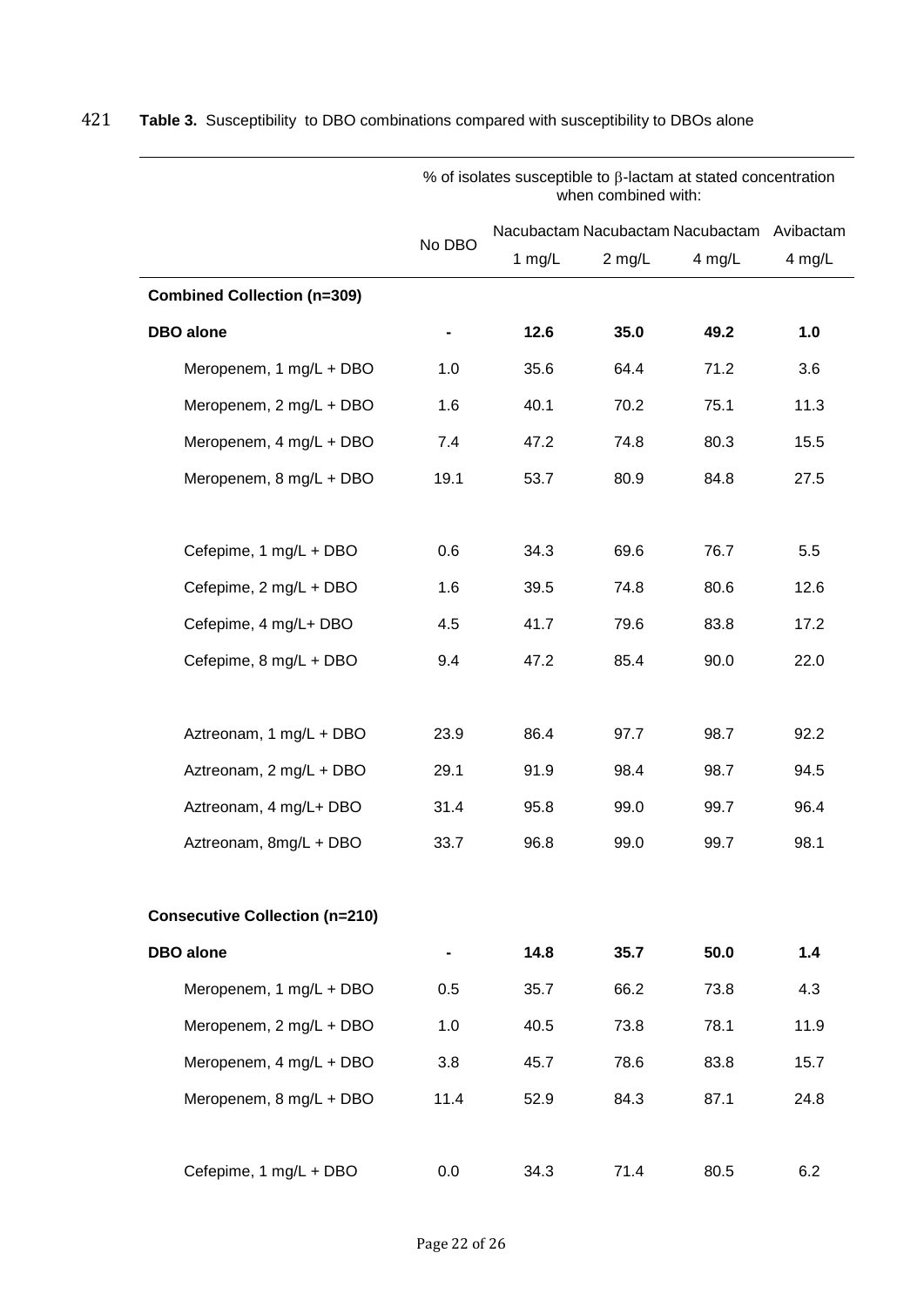| Cefepime, 2 mg/L + DBO     | 0.5  | 39.0 | 77.6  | 85.2  | 12.4  |
|----------------------------|------|------|-------|-------|-------|
| Cefepime, 4 mg/L + DBO     | 2.4  | 41.9 | 83.8  | 88.1  | 17.1  |
| Cefepime, 8 mg/L + DBO     | 6.2  | 47.1 | 90.0  | 93.3  | 22.4  |
|                            |      |      |       |       |       |
| Aztreonam, 1 mg/L + DBO    | 16.7 | 85.7 | 98.6  | 99.5  | 91.4  |
| Aztreonam, 2 mg/L + DBO    | 19.5 | 91.0 | 99.0  | 99.5  | 94.3  |
| Aztreonam, 4 mg/L + DBO    | 22.9 | 95.2 | 99.5  | 99.5  | 96.7  |
| Aztreonam, 8mg/L + DBO     | 25.2 | 96.2 | 99.5  | 99.5  | 99.5  |
|                            |      |      |       |       |       |
| All NDM Klebsiella (n=104) |      |      |       |       |       |
| <b>DBO</b> alone           |      | 3.8  | 15.4  | 26.0  | 0.0   |
| Meropenem, 1 mg/L + DBO    | 0.0  | 10.6 | 44.2  | 57.7  | 0.0   |
| Meropenem, 2 mg/L + DBO    | 0.0  | 12.5 | 53.8  | 62.5  | 0.0   |
| Meropenem, 4 mg/L + DBO    | 0.0  | 16.3 | 62.5  | 71.2  | 1.0   |
| Meropenem, 8 mg/L + DBO    | 0.0  | 23.1 | 74.0  | 79.8  | 1.0   |
|                            |      |      |       |       |       |
| Cefepime, 1 mg/L + DBO     | 0.0  | 10.6 | 52.9  | 62.5  | 1.0   |
| Cefepime, 2 mg/L + DBO     | 0.0  | 13.5 | 59.6  | 70.2  | 1.0   |
| Cefepime, 4 mg/L + DBO     | 0.0  | 16.3 | 73.1  | 76.9  | 1.0   |
| Cefepime, 8 mg/L + DBO     | 0.0  | 20.2 | 82.7  | 88.5  | 1.0   |
|                            |      |      |       |       |       |
| Aztreonam, 1 mg/L + DBO    | 12.5 | 85.6 | 100.0 | 100.0 | 100.0 |
| Aztreonam, 2 mg/L + DBO    | 12.5 | 90.4 | 100.0 | 100.0 | 100.0 |
| Aztreonam, 4 mg/L + DBO    | 12.5 | 96.2 | 100.0 | 100.0 | 100.0 |
| Aztreonam, 8 mg/L + DBO    | 15.4 | 96.2 | 100.0 | 100.0 | 100.0 |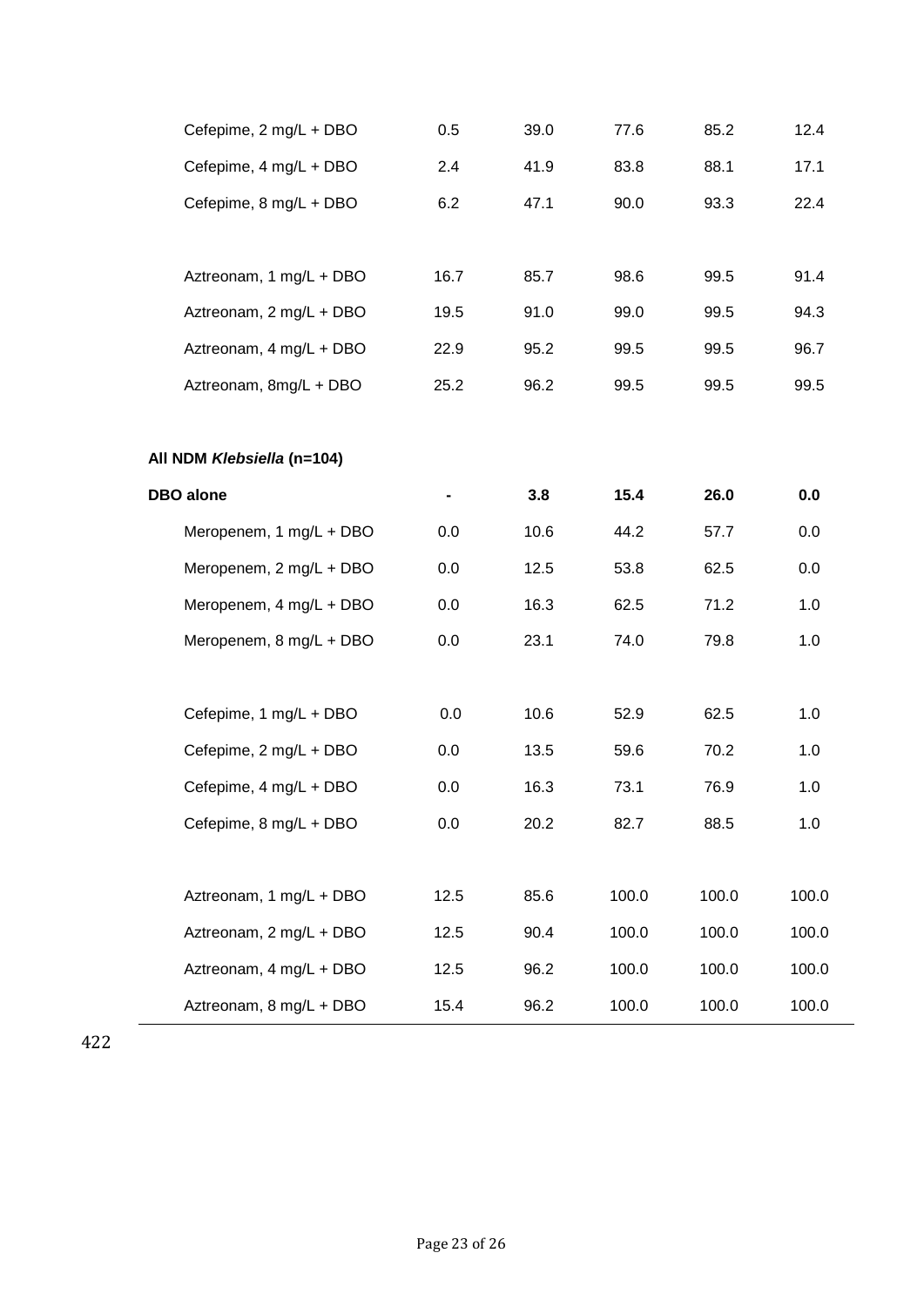|                |        |                |                  |              |                                                         | No. isolates with MIC of: |                |                  |                  |                |                                                                 |                                  |
|----------------|--------|----------------|------------------|--------------|---------------------------------------------------------|---------------------------|----------------|------------------|------------------|----------------|-----------------------------------------------------------------|----------------------------------|
|                |        |                |                  |              | Among all isolates with nacubactam MIC >32 mg/L (n=110) |                           |                |                  |                  |                | Among isolates with nacubactam<br>MIC >32 mg/L and cefepime and | meropenem MICs > 128 mg/L (n=57) |
| <b>MIC</b>     |        |                | MEM/NAC MEM /AVI |              | CPM/NAC                                                 | CPM/AVI                   |                | AZT/NAC          | AZT/AVI          | MEM/NAC        | CPM/NAC                                                         | AZT/NAC                          |
| mg/L           | MEM    | $4$ mg/L       | $4$ mg/L         | <b>CPM</b>   | $4 \text{ mg/L}$                                        | $4 \text{ mg/L}$          | AZT            | $4 \text{ mg/L}$ | $4$ mg/L         | $4$ mg/L       | $4$ mg/L                                                        | $4$ mg/L                         |
| $<=0.03$       |        | $\overline{2}$ |                  |              | 5                                                       |                           | $\mathbf{1}$   | 74               | $\boldsymbol{7}$ | $\overline{2}$ | $\overline{2}$                                                  | 34                               |
| 0.06           |        | 5              |                  |              | 3                                                       |                           | 4              | 20               | 13               | $\overline{2}$ | $\mathbf{1}$                                                    | 13                               |
| 0.125          |        | $\overline{7}$ |                  |              | 12                                                      |                           | 6              | $10\,$           | 41               | $\overline{2}$ | 3                                                               | 5                                |
| 0.25           |        | $\mathsf{3}$   |                  |              | 9                                                       |                           | 9              | $\mathsf 3$      | 25               |                | 3                                                               | $\overline{2}$                   |
| 0.5            |        | $\overline{2}$ |                  |              | 5                                                       |                           | $\overline{2}$ | $\mathbf{1}$     | 19               | $\mathbf{1}$   | $\overline{2}$                                                  | 1                                |
| $\mathbf 1$    |        | $\overline{7}$ |                  |              | $10\,$                                                  | $\overline{2}$            | $\mathsf{3}$   |                  | $\overline{2}$   | $\overline{2}$ | $\overline{2}$                                                  |                                  |
| $\overline{2}$ |        | 12             | 5                |              | $10\,$                                                  | $\boldsymbol{9}$          | 4              |                  | $\mathbf 1$      | 4              | 4                                                               |                                  |
| 4              | 5      | 16             | 3                | 3            | 10                                                      | 5                         | 3              | $\overline{2}$   |                  | 4              | $\overline{7}$                                                  | $\overline{2}$                   |
| 8              | $10\,$ | 14             | 17               | $\mathbf{1}$ | 19                                                      | $\mathbf{1}$              |                |                  |                  | 8              | 12                                                              |                                  |

# 423 **Table 4.** Performance of DBO combinations against MBL producers highly resistant to nacubactam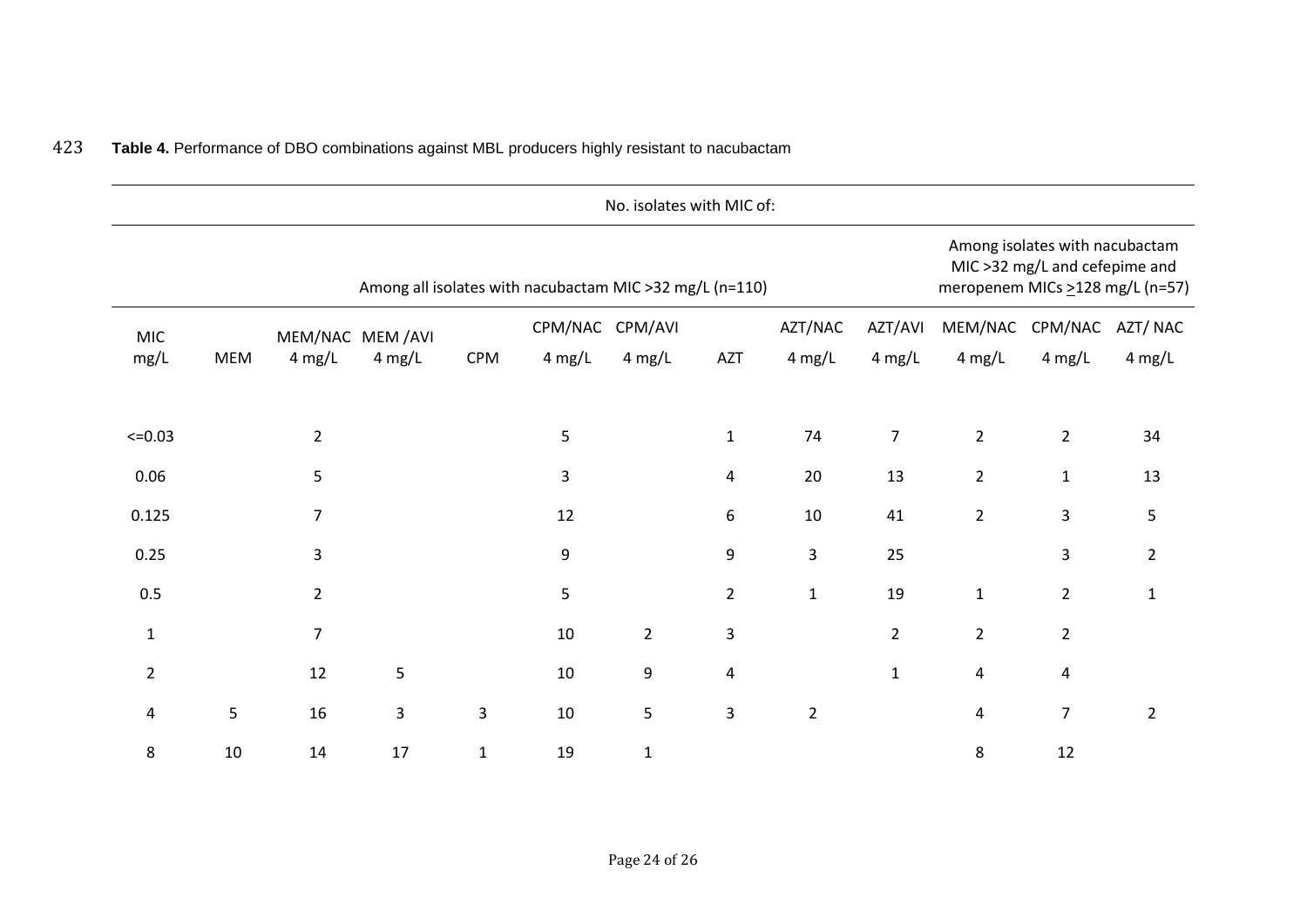| 16       | 10   | 11   | 5       | 3   | 10           | 6              | 3            |                                                                                  | $\overline{2}$ | 3              | 4            |       |
|----------|------|------|---------|-----|--------------|----------------|--------------|----------------------------------------------------------------------------------|----------------|----------------|--------------|-------|
| 32       | 8    | 8    | 11      | 9   | 5            | $\overline{a}$ | $\mathbf{1}$ |                                                                                  |                | 6              | 5            |       |
| 64       | 20   | 7    | 24      | 9   | 5            | 11             | 12           |                                                                                  |                | $\overline{7}$ | 5            |       |
| 128      | 28   | 12   | 21      | 13  | $\mathbf{1}$ | 20             | 16           |                                                                                  |                | 12             | $\mathbf{1}$ |       |
| >128     | 29   | 4    | 24      | 72  | 6            | 52             | 46           |                                                                                  |                | 4              | 6            |       |
|          |      |      |         |     |              |                |              | Proportion (%) susceptible based upon prospective $\beta$ -lactam breakpoint of: |                |                |              |       |
| $1$ mg/L | 0.0  | 23.6 | $0.0\,$ | 0.0 | 40.0         | 1.8            | 22.7         | 98.2                                                                             | 97.3           | 15.8           | 22.8         | 96.5  |
| $2$ mg/L | 0.0  | 34.5 | 4.5     | 0.0 | 49.1         | 10.0           | 26.4         | 98.2                                                                             | 98.2           | 22.8           | 29.8         | 96.5  |
| $4$ mg/L | 4.5  | 49.1 | 7.3     | 2.7 | 58.2         | 14.5           | 29.1         | 100.0                                                                            | 98.2           | 29.8           | 42.1         | 100.0 |
| $8$ mg/L | 13.6 | 61.8 | 22.7    | 3.6 | 75.5         | 15.5           | 29.1         | 100.0                                                                            | 98.2           | 43.9           | 63.2         | 100.0 |

425 Abbreviations: AVI, avibactam; AZT, aztreonam; CPM, cefepime, MEM, meropenem; NAC, nacubactam